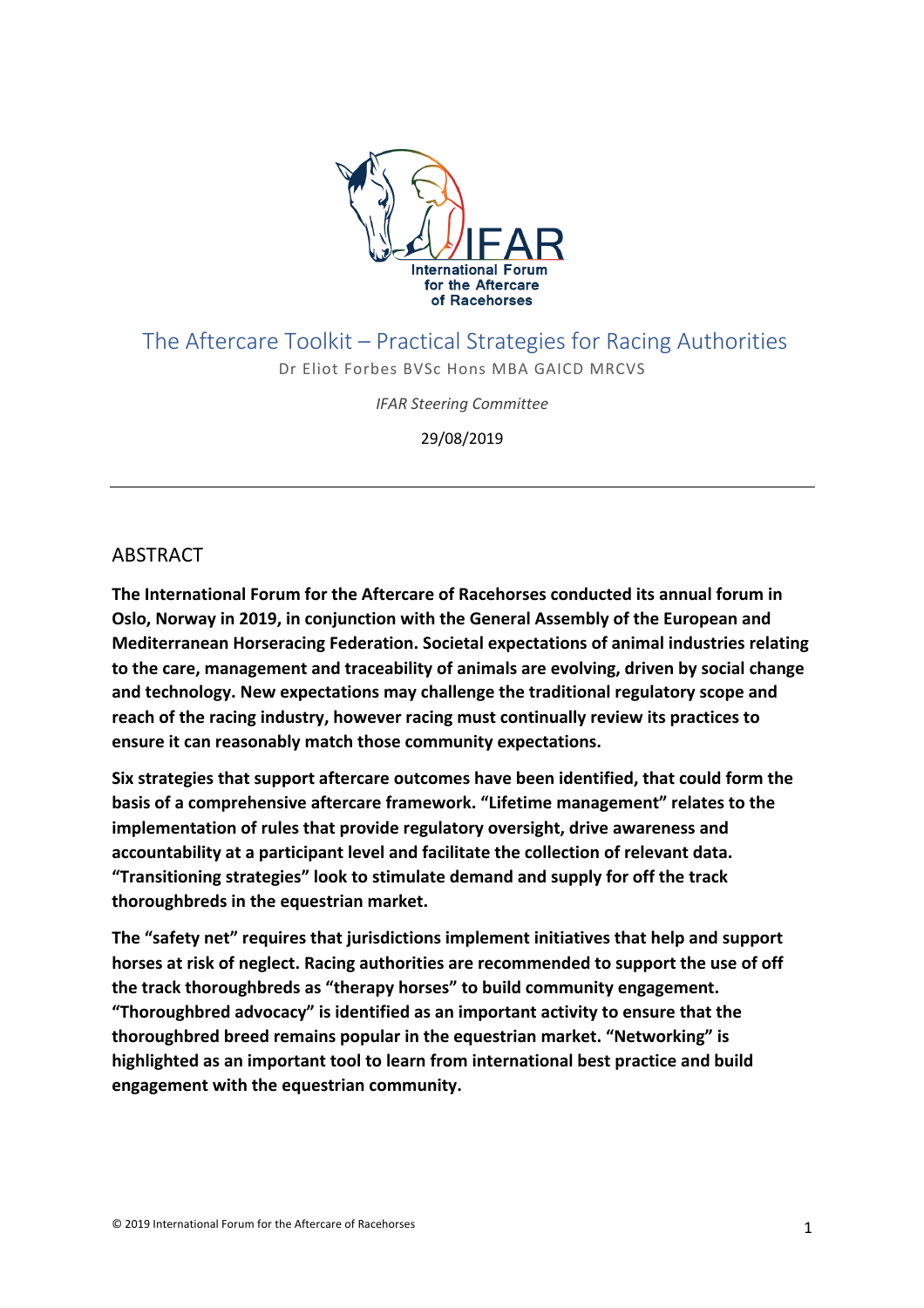#### Background

The International Forum for the Aftercare of Racehorses (IFAR) was established to advocate for the lifetime care of thoroughbred racehorses, to increase awareness within the international racing community, and educate the sport horse world and the general public on the welfare of thoroughbred racehorses.

IFAR advocates for the adoption of best practice administrative processes and global industry recognition of its birth to end-of-life responsibility. The Committee works to positively influence racing authorities, industry participants, equestrian groups and the wider community.

Racing across the globe is diverse and operates at different levels of competitiveness, sophistication and scope. The Committee is cognisant of this diversity but nevertheless believes that aftercare responsibilities are universal. Accordingly, IFAR has developed practical advice to that should be applicable to any jurisdiction in the racing world.

All animal industries are accountable for the ethical handling and management of the animals within their care. Those involved in the racing industry generally have a genuine and deep connection with their horses, which transcends the economics of this global industry. Ensuring the best standards of care are provided to their horses not only underpins participants' pursuit of athletic excellence but is usually intrinsic to their attraction to the racing industry.

The ethical basis on which we utilise animals for food, companionship and entertainment is premised on the provision of certain fundamental standards of care. Traditionally this was focussed on food, shelter and veterinary attention, but contemporary expectations demand a broader focus on the quality of an animal's life, from birth to end of life.

Racing jurisdictions must ensure their industry practices align with community expectations. Community values are evolving - driven by changing demographics and accelerated by social media. Racing's leaders are charged with the responsibility to ensure that the industry evolves and adapts to this dynamic environment.

Increasingly, society demands transparency and accountability from animal industries that those expectations are being met – with demonstratable evidence. Other animal industries are increasingly moving to establishing clear performance measures for animal welfare programs. Industry leaders work to ensure targets are met, that programs continue to reflect community aspirations and performance is communicated to stakeholders and the wider public.

Critics of the racing industry are likely to benchmark racing's investment, commitment and transparency against other animal industries. Enlightened administrators will anticipate this challenge and position their jurisdictions to withstand such scrutiny.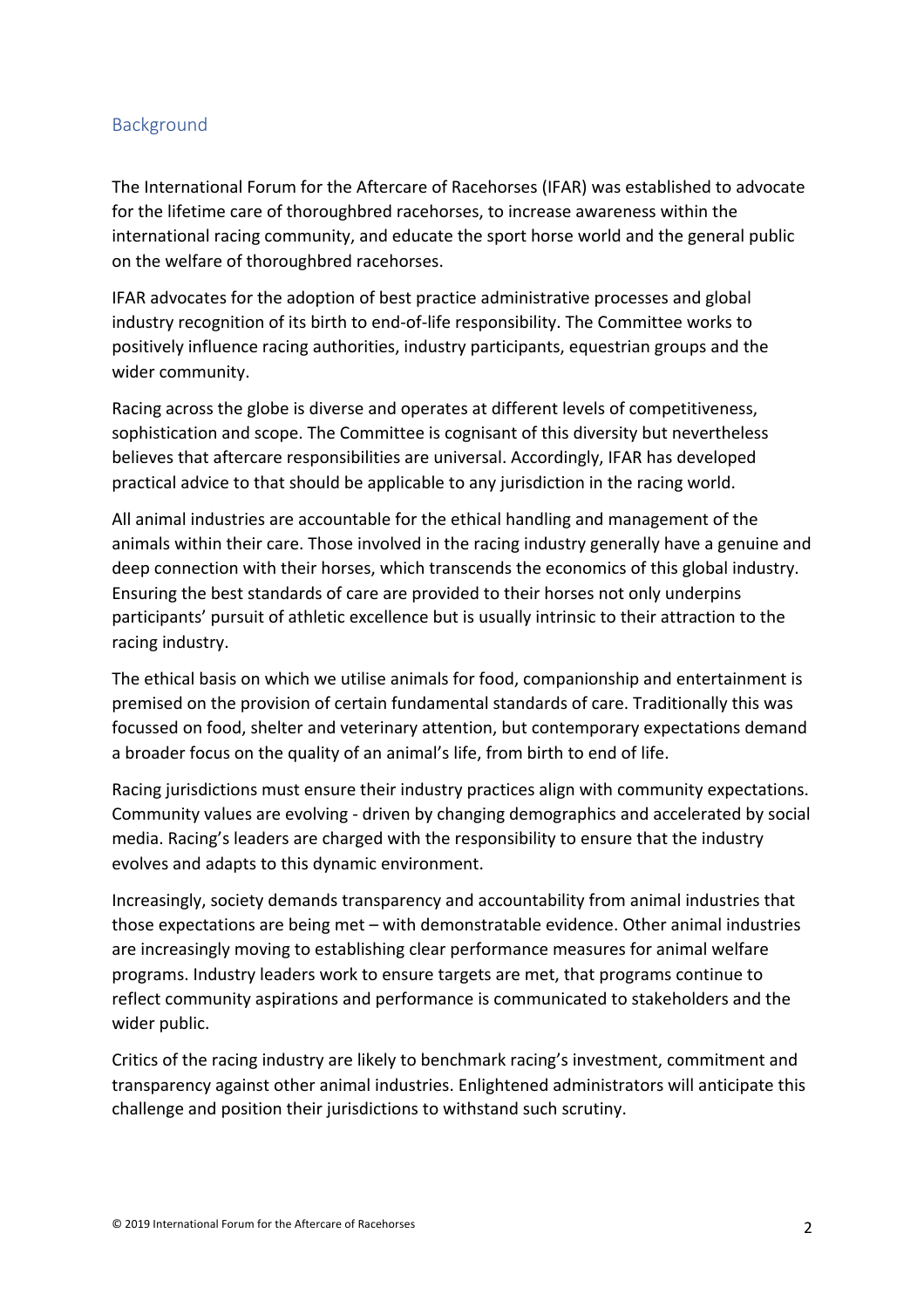#### The Aftercare Toolkit

The Aftercare Toolkit has been developed by the IFAR Committee after several years of reviewing and discussing various strategies in place around the globe. The Committee has selected practical and proven initiatives that will constitute a roadmap for jurisdictions beginning their aftercare journey and that could serve as a foundational checklist for more established countries. Jurisdictions who implement these strategies will best position their racing industries for a robust and sustainable future.

The toolkit encapsulated six strategies that looks to address the full range of horses exiting the racing phase of their careers.

#### 1. Lifecycle Management

Racing regulators have been traditionally focused on the regulation of the racing phase of a racehorse's life. The scope and reach of their regulatory power is often precisely defined in legislation. Regulatory systems have evolved from race day control and often now extend to out-of-competition testing, stable inspections and pre-race inspections, but have generally been naturally limited by the licensing reach of the racing authority.

Traceability obligations from other animal industries are establishing new expectations regarding regulatory reach. Increasingly, the community expects responsible authorities to have regulatory oversight throughout the supply chain. In livestock industries, consumers wish to know the origin of their food and demand guarantees as to the ethical rearing and handling of those animals throughout their lives. Accordingly, significant investment has been made in livestock supply chains to ensure traceability provisions match societal expectations. New benchmarks for animal traceability utilise and leverage modern technologies, including microchipping, GPS, solar power, cloud technologies and big data.

The concept of lifetime traceability has emerged as an understandable evolution of societal expectation for animal industries. While there are clear and unquestionable differences between livestock for human consumption and the racing and equestrian industries, such subtleties can be manipulated by social activists with radical agendas. There is a potential for a misalignment between community expectation and the traditional role and regulatory power of racing authorities. It is clear that the racing industry must engineer ways to satisfy, in an appropriate manner, those evolving requirements.

The fundamentals of traceability require that the regulator to know *who* the licensed animals are and *where* they are throughout their life. For racing regulators, this concept has important implications and challenges the traditional operational and regulatory framework.

Some countries like the UK, Australia and recently Ireland, have moved to extend their regulatory oversight back up the supply chain and have implemented traceability obligations on the breeding sector. Racing authorities must be notified of the birth, identification and location of a foal within 30 days of birth. Foal movements must be registered with the authorities and the foal may be subject to out-of-competition drug testing at any time.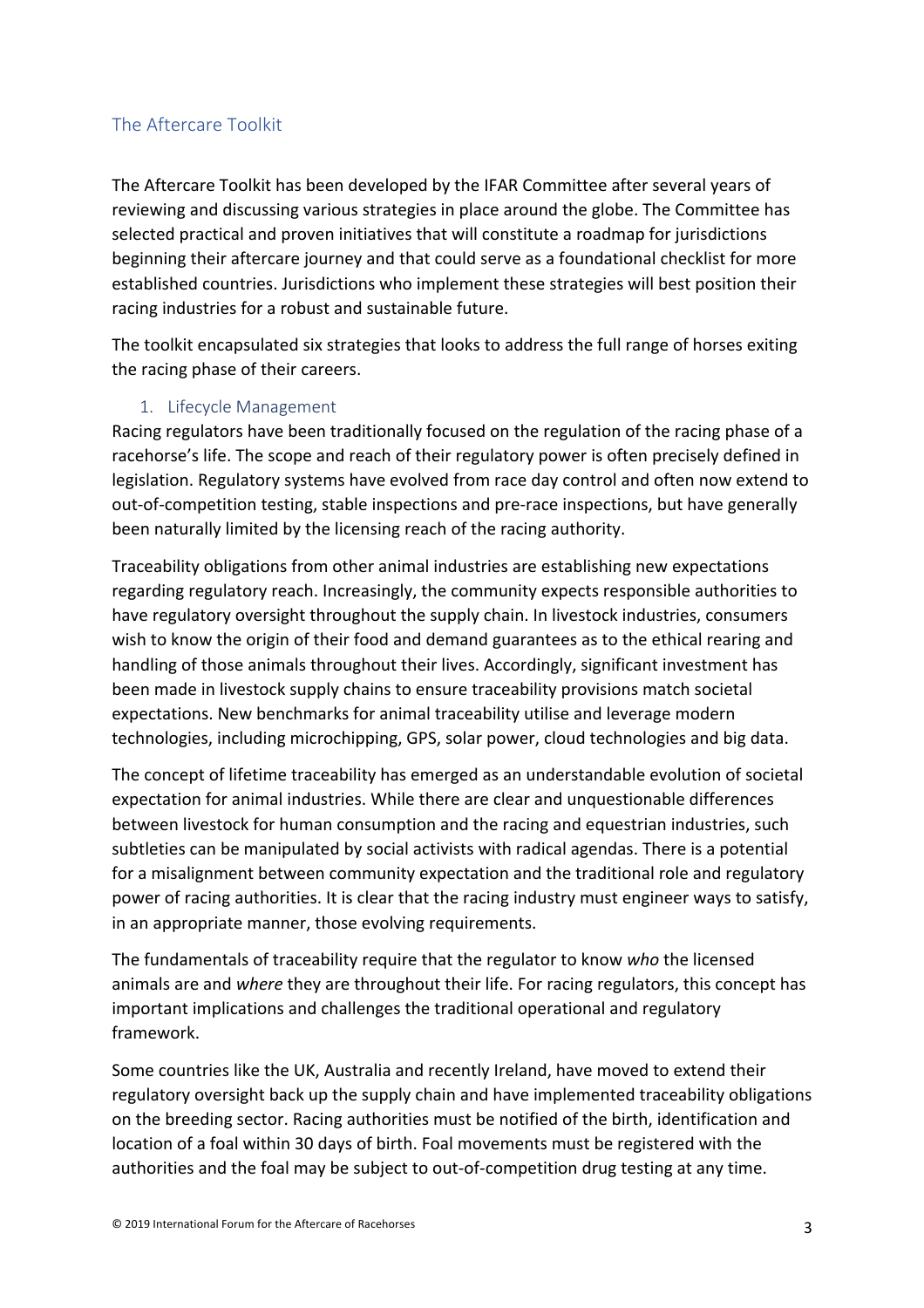Racing authorities need to investigate methods to either secure regulatory oversight or partner with national breed registries to ensure basic traceability provisions are met. New partnerships, data sharing and joint reporting approaches may be required.

The second aspect of traceability relates to the horse's post-racing life. From a regulatory perspective there are some straightforward approaches that any racing jurisdiction can put in place as a first step in implementing traceability provisions.

Notification of retirement rules were first implemented in Australia and have been adopted by several countries including New Zealand and South Africa. This rule of racing places an obligation on the owner of horse to notify the authorities of when a horse is retired. Additional information may also be requested, such as reason for retirement and destination post-racing. Figure 1 provides an overview of the various Australian rules of racing that allow for traceability from birth to the first exit from the racing industry.

Australia allows the owner's agents – usually the trainer – to complete the online form on the owner's behalf. Racing Australia receives approximately 7000 notifications of retirement each year. Various strategies have been put in place to drive compliance, including email notifications if a horse hasn't raced for a period of two years. It is an offence not to notify Racing Australia within 60 days of retirement. Sanctions under the rules are possible, but to date, the focus has been on communication strategies to encourage compliance.



#### *Figure 1 – Traceability to first exit from racing*

#### Example for a horse born 1 August 2016 and retires at 10 years of age.

Australia has had this rule in place since 1 June 2014 and has collected thousands of data points over the last five years, which provide powerful insights into racehorse retirement. The data reveals that 64% of horses that leave the track within the last twelve months,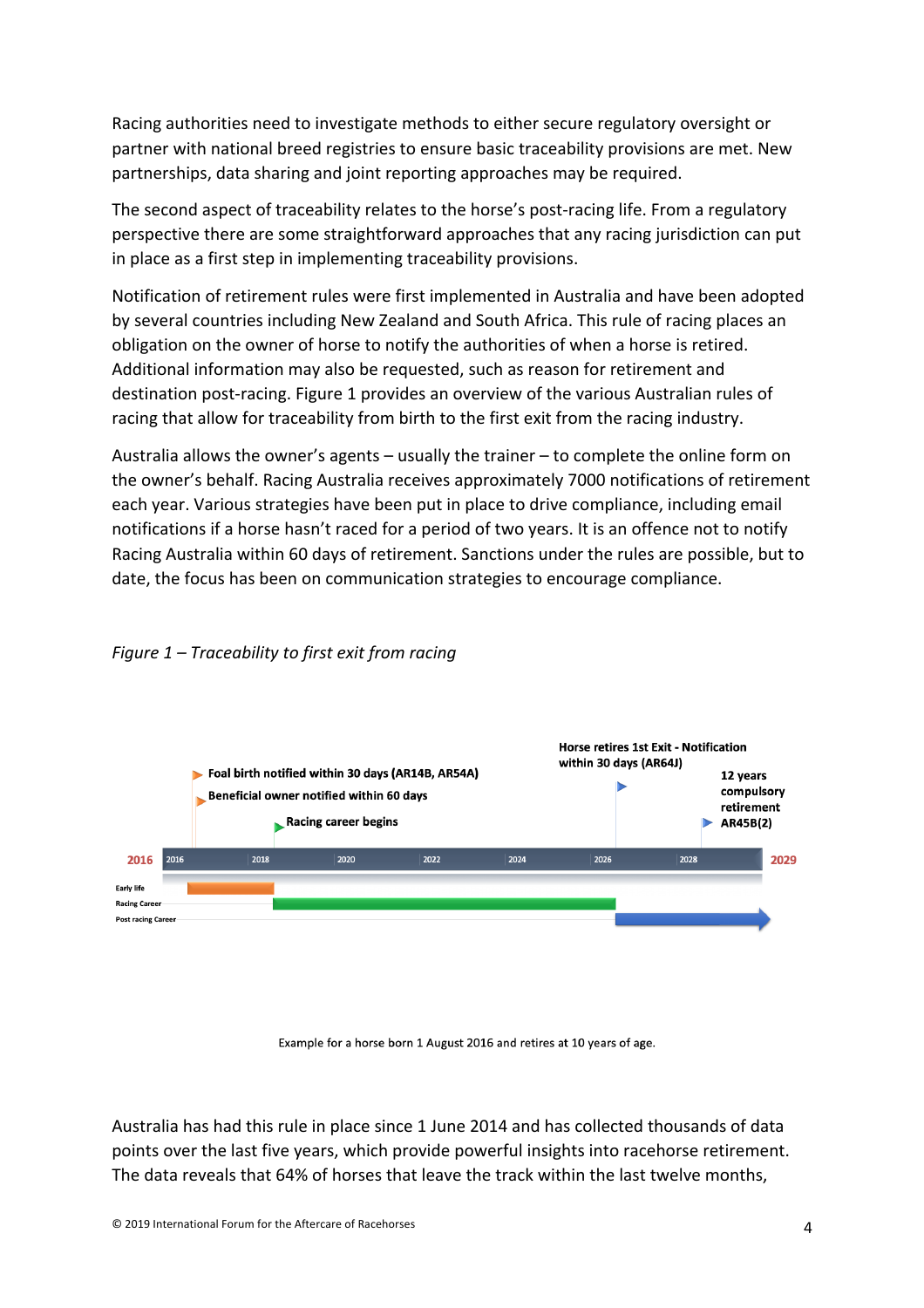continue their careers in the equestrian world, while another 23% go into the breeding industry. The remaining 10% die of natural causes, are euthanised or go to livestock sales. Figure 2 provides an overview of destination of horses leaving the Australian industry.

Racing Australia can now speak to the issue definitively, based on quantitative data. Nine out of ten horses that leave the track enter the equestrian world or the breeding sector. All racing authorities should challenge themselves to answer the question, "what happens to our horses"?

Retirement notification requires owners or their agents to be transparent about their retirement outcomes. Compelling owners to actively consider their horses' retirement options helps drive culture change. There remains an opportunity for regulators to apply further scrutiny if they are not satisfied with a participant's retirement performance.

Data collection and transparency are important considerations. Racing Australia publishes annual racehorse retirement data every year in its annual report. An inability to provide an accurate, up-to-date and transparent answer to the question "what happens to the horses", will likely fall short of society's expectations of the contemporary regulator.



#### *Figure 2 – Destination of retired horses – Australia 2018*

*Source: Racing Australia Annual Report 2018*

The more vexing question relates to traceability beyond the horses' exit from the racing industry. Racing authorities' regulatory power is typically limited to licensed people within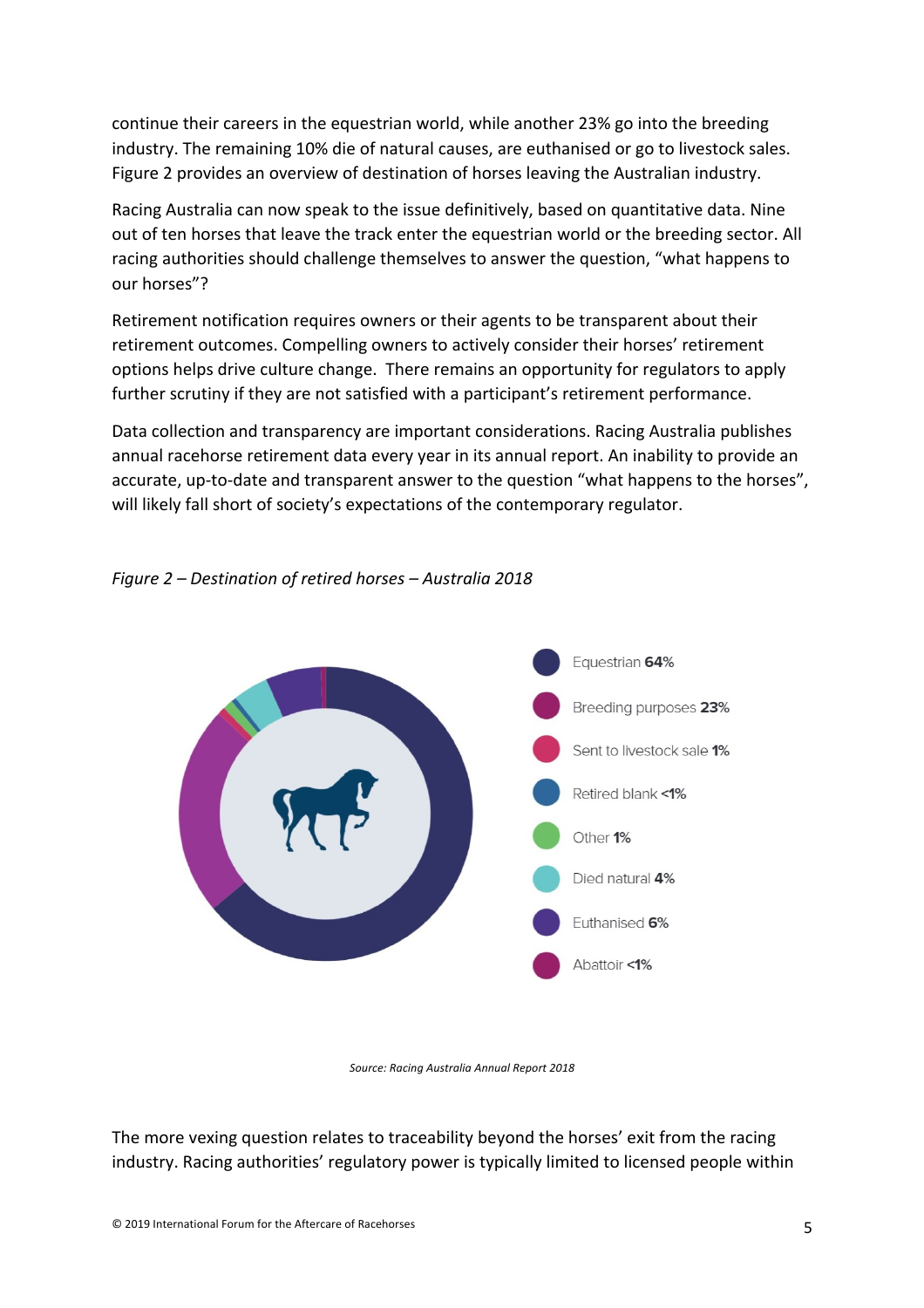the industry. Irrespective of good intentions, racing administrators have no ability to collect data or exert regulatory oversight when a racehorse moves beyond the care of licensed persons.

This is a natural delineation that jurisdictions can define and signal as the end of their regulatory responsibilities. However, the racing industry must be attuned to society's expectations and ensure it is across government or NGO initiatives that may impact the perception or obligations of racing beyond first exit. There may be over-arching legislative obligations in relation to horse traceability (irrespective of breed) that may emerge as governments look to regulate, either in response to community concerns, food safety or biosecurity reasons.

As a producer of horses, society will expect racing plays its role in relation to horses exiting the racing industry. With careful thought and positioning, these do not need to be onerous or unreasonable expectations but could align with the existing regulatory power and resources of racing authorities.

Lifetime traceability is a reasonable expectation of animal industries and the racing industry is well-positioned to implement regulatory mechanisms to trace horses from birth until their first exit from racing. Building mechanisms to trace horses beyond the first exit for racing is possible but requires wider legislative support or cooperative arrangements with equestrian and breed societies.

#### 2. Transitioning Strategies

Beyond the regulatory strategies, societies increasingly consider that racing must invest in racehorses' lives beyond the track. There is an expectation that an industry which creates a demand for the supply of thoroughbred horses, should not absolve itself of the responsibility for those horses at the end of their economic life.

Horses race at between 2-3 years of age and retire from the track somewhere between 6 - 10 years of age; yet many will live until 20 years of age or more. Racing's traditional approach has been to allow the market dynamics of the equestrian world or livestock market dictate post-racing outcomes.

Increasingly, the community expects that racing should be doing all it can to promote a quality life for racehorses beyond the track. This is clearly beyond the legislative, regulatory reach of racing, but sophisticated and cost-effective strategies have been implemented by many jurisdictions to enhance racing's support beyond the track.

As identified, Australia's data indicates that nearly 70% of horses leaving the track enter the equestrian industry in some capacity. It has been suggested that "retirement is a racing problem with an equestrian solution". Finding ways to smooth the transition of racehorses to the equestrian industry is a key activity.

Some authorities have chosen to participate directly in the equestrian supply chain by sponsoring the re-training of racehorses either directly or through third parties. Authorities may provide subsidies to retainers or even purchase facilities and staff those properties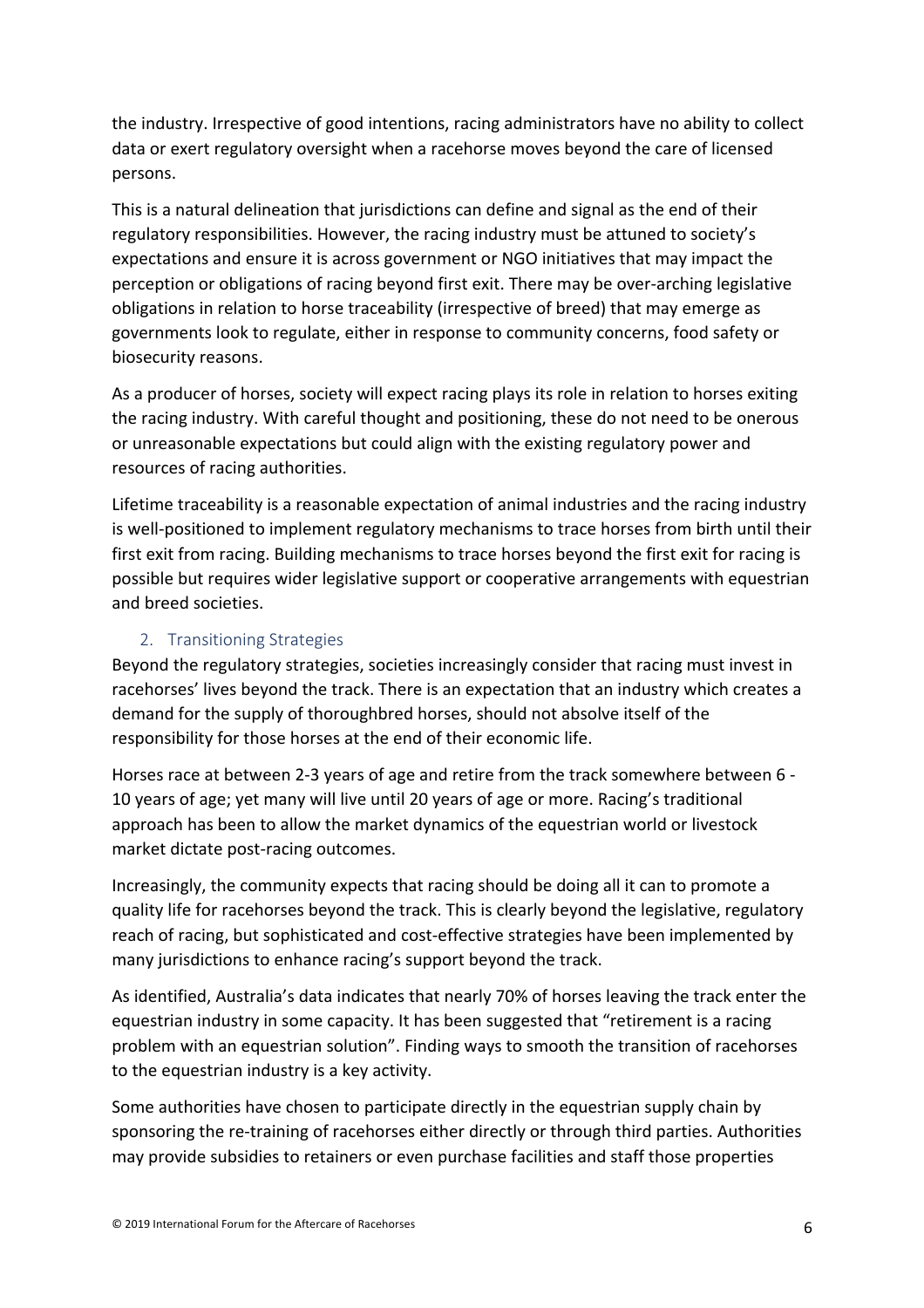directly. There are two inherent risks if this approach is adopted in isolation of concurrent strategies.

Firstly, industry-owned facilities cannot let themselves be exploited by irresponsible owners. Policy and operating provisions must be implemented to promote responsible retirement decisions. Secondly, where racing pays for the re-training of racehorses for the equestrian market, there may be an associated increase in supply; but there is risk there may not be a concurrent increase in demand. Subsidisation risks market disruption.

There is a risk that prices decline, thereby putting pressure on other re-trainers in the market. Caution is needed to preserve the buoyancy of the existing equestrian market.

Another "supply-side" approach relates to implementing a quality assurance scheme for retrainers and their facilities. Racing authorities have no legitimate regulatory authority extending beyond racing industry participants, however voluntary participation in quality assurance schemes, incentivised by financial support can help to enhance welfare and aftercare outcomes.

An excellent example of this approach is the US's Thoroughbred Aftercare Alliance (TAA) who administer a comprehensive national program of quality-assurance linked to grant funding. The same supply-side risks outlined earlier must be managed, however the US model demonstrates that this is possible, especially when implemented at scale.

An alternative approach is to seek to stimulate demand in the equestrian market for retrained racehorses. Some authorities stimulate the demand for horses by sponsoring equestrian events specifically for off-the-track thoroughbreds. They provide direct financial incentives to boost prize money for thoroughbred class events, usually with conditions requiring that the thoroughbred is an "off-the-track" (OTT) racehorse.

This approach stimulates the market for horses, supports the business model of existing retrainers and is a scalable approach. Many jurisdictions increasing look to the "demand" model as their preferred off-the-track strategy. The annual US Retired Racehorse Project (RRP) is an excellent example where a marquee event can stimulate demand and raise the profile of the breed. The RRP encourages the uptake of off the track thoroughbreds, stimulating demand, supports the business model of re-trainers and helps facilitate a postevent market for the sale of those event participants.

Finally, there may be administrative processes that could be implemented to help smooth the transition between racing and equestrian. The US Jockey Club has the Thoroughbred Incentive Program (TIP) which provides off the track thoroughbreds with a unique identifier, that allows the horse to compete in the wide range of equestrian disciplines. Racing can demonstrate leadership by investing in data systems that help cross disciplines and even consider administrative subsidies for breed societies or equestrian registration fees.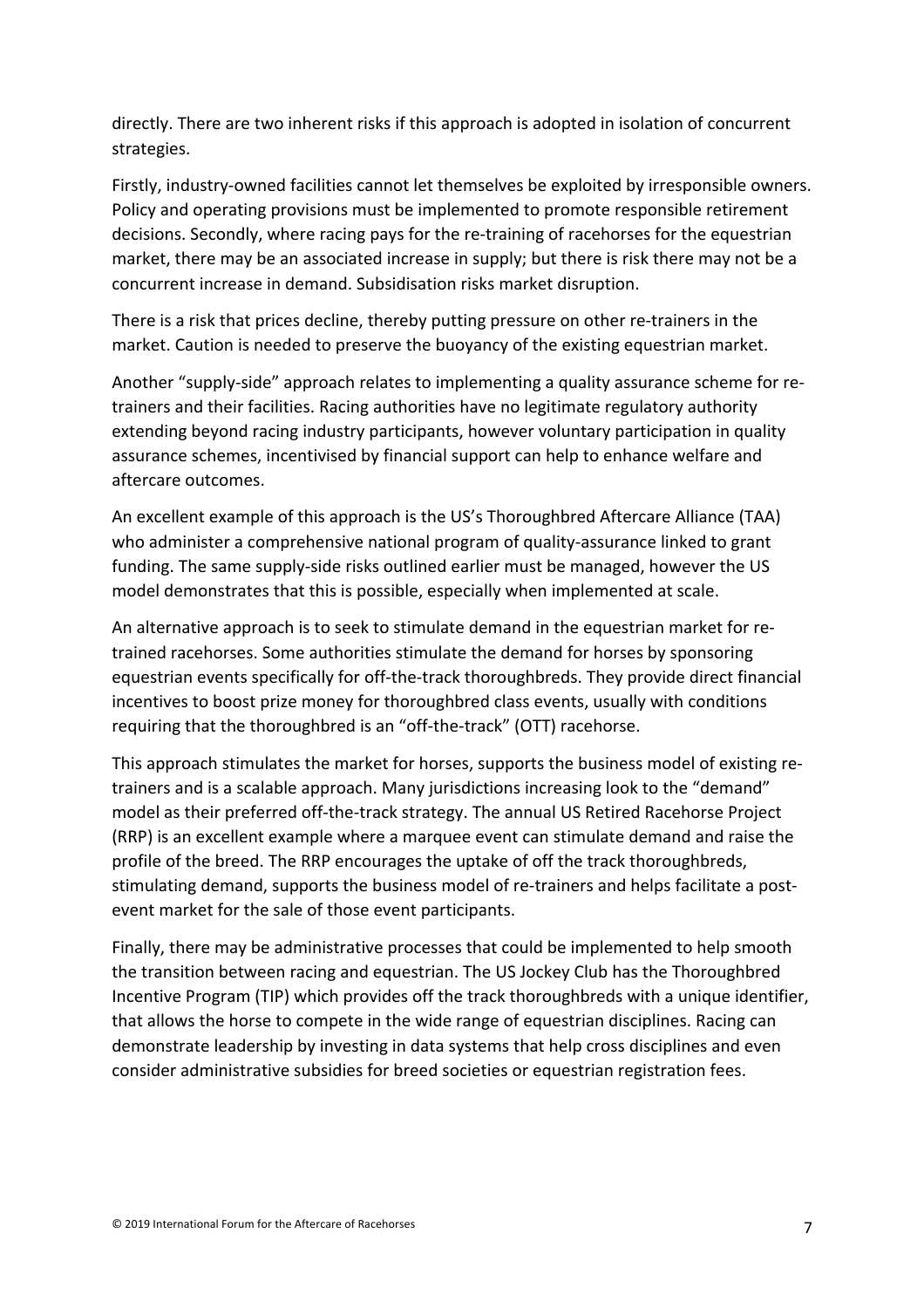#### 3. Safety Net

There is a diversity of athletic ability and temperaments in thoroughbred racehorses. Accordingly, aftercare strategies must reflect this diversity. There is likely a bell curve distribution in the population.

At the top level, the elite horses will naturally find their way into a suitable post-racing career. They have likely been ear-marked during their racing career as being suitable for an equestrian pursuit, due to their temperament or inherent athleticism. Existing market dynamics are effective for these horses and we can celebrate their success and use them to promote the breed.

The middle majority of horses will benefit from the supply or demand strategies previously outlined.

The bottom tier represents those horses who, for one reason or another, will not "make it" to the breeding shed or an equestrian home. They may carry injuries, have an unpredictable or dangerous temperament or are simply not athletic. These horses need different retirement strategies as they have the potential to become "horses at risk" of neglect.

A comprehensive Aftercare Toolkit includes strategies that provide a safety net for horses at risk. Fortunately, there are low-cost administrative solutions that can form the foundation of a safety net.

The US Trotting Association led the way in this space with a program called "Full Circle". The program entails building database fields in the horse registry that permit an interested person nominating themselves to be contacted in the event that a particular horse ever falls into an "at risk" situation.

There is no cost to participate and no enduring obligation for the nominee to provide support – they simply have the option to provide support, in some fashion, for a horse in need. More than one name can be attached to the horse's file and names can be withdrawn at any stage. The horse registry or racing administration office accepts the responsibility to coordinate and share details of the respective parties if required.

This approach also has the benefit of extending the administrative support of the racing industry beyond first exit from the industry. The practical administrative costs of the program are modest, but the benefits can be significant – especially when integrated as part of a suite of retirement strategies.

Other safety net approaches are more interventionist and require more resources. These include providing funding or sponsorship to various horse rescue organisations or charities.

Racing authorities may also choose to be more "hands on" and consider having dedicated crisis response funding or even purchase or lease rescue facilities. For example, Racing Victoria, send staff to livestock sales and scan the microchips of horses in the sale, talk to the last registered owner and offer the owner the opportunity to purchase the horse before it enters the sale.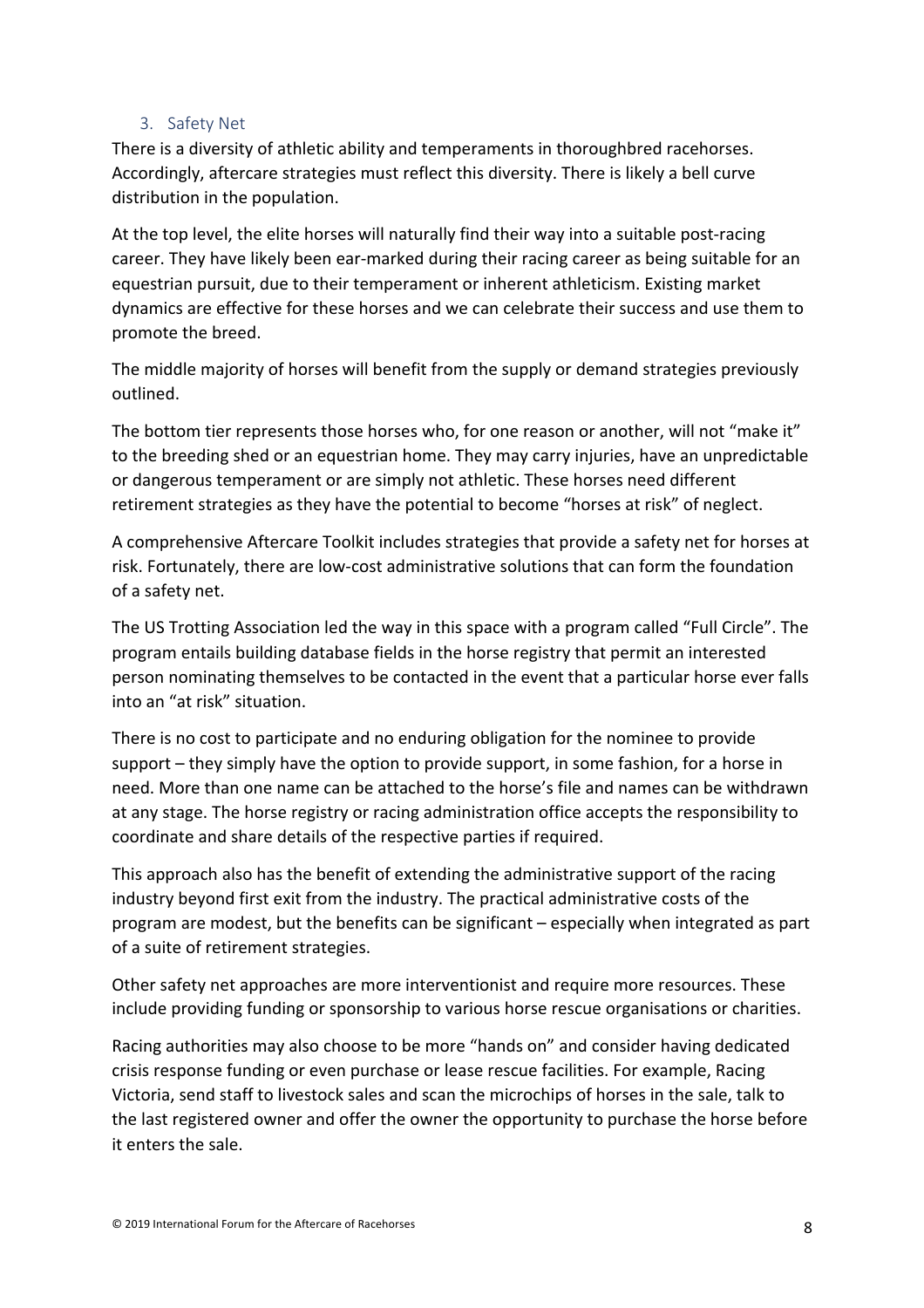Different models will suit different operating environments. This segment cannot be ignored, as neglected animals quickly attract media interest leading to reputational damage.

The most important aspect is that racing authorities firstly recognise that "horses at risk" are a discrete segment of the retirement spectrum and secondly, that a comprehensive aftercare toolkit includes specific strategies to address this vulnerable segment.

#### 4. Therapy horses and community engagement strategies

There are many charities around the world that utilise horses, including off the track thoroughbreds, for therapeutic and rehabilitation programs. There are many successful programs that support war veterans, people with disabilities or disadvantaged children. Some programs are integrated into correctional facilities and assist with inmate rehabilitation.

The IFAR website features two presentations from the 2018 forum outlining programs that support returned soldiers. The 2019 forum featured a presentation from a Greek charity, *Hippolysis NPC,* which utilises horses for psychotherapies for human patients. These presentations highlight the importance of this work and the unique and powerful role the horse can play. In addition, they represent excellent opportunities for racing to link with meaningful social causes.

Racing also needs to promote and if necessary support the use of off the track thoroughbreds as part of such programs. Racing authorities are encouraged to develop a sound understanding of the various charities or programs in their respective countries.

#### 5. Thoroughbred Advocacy

Racing has an important role to promote the thoroughbred to the equestrian market. At the IFAR forum in 2017, a strong message from high profile equestrian participants was that the equestrian market in the US had trended towards the use of warmbloods and other sport horse breeds over a number of years.

This wasn't due to any inferiority of the thoroughbred, but merely a function of customer preferences in that market. Accordingly, the demand for off the track thoroughbreds declined in the US, which put pressure on the business model of re-trainers working with thoroughbreds.

Racing must implement effective communication strategies to ensure the popularity of the thoroughbred, as an equestrian athlete, is not allowed to wane. Authorities are encouraged to implement communication strategies that celebrate the success of off the track horses in the equestrian world.

Sponsorship at every level for thoroughbred classes at equestrian events is also important. Racing has the strongest interest in working to ensure the breed remains popular for all equestrian pursuits from showjumping to polo to barrel racing.

The second important aspect of advocacy relates to ensuring racing tells the story of its activities in the welfare and retirement space to the community. As community values evolve, social debate can be easily manipulated by special interest groups. Accordingly, it is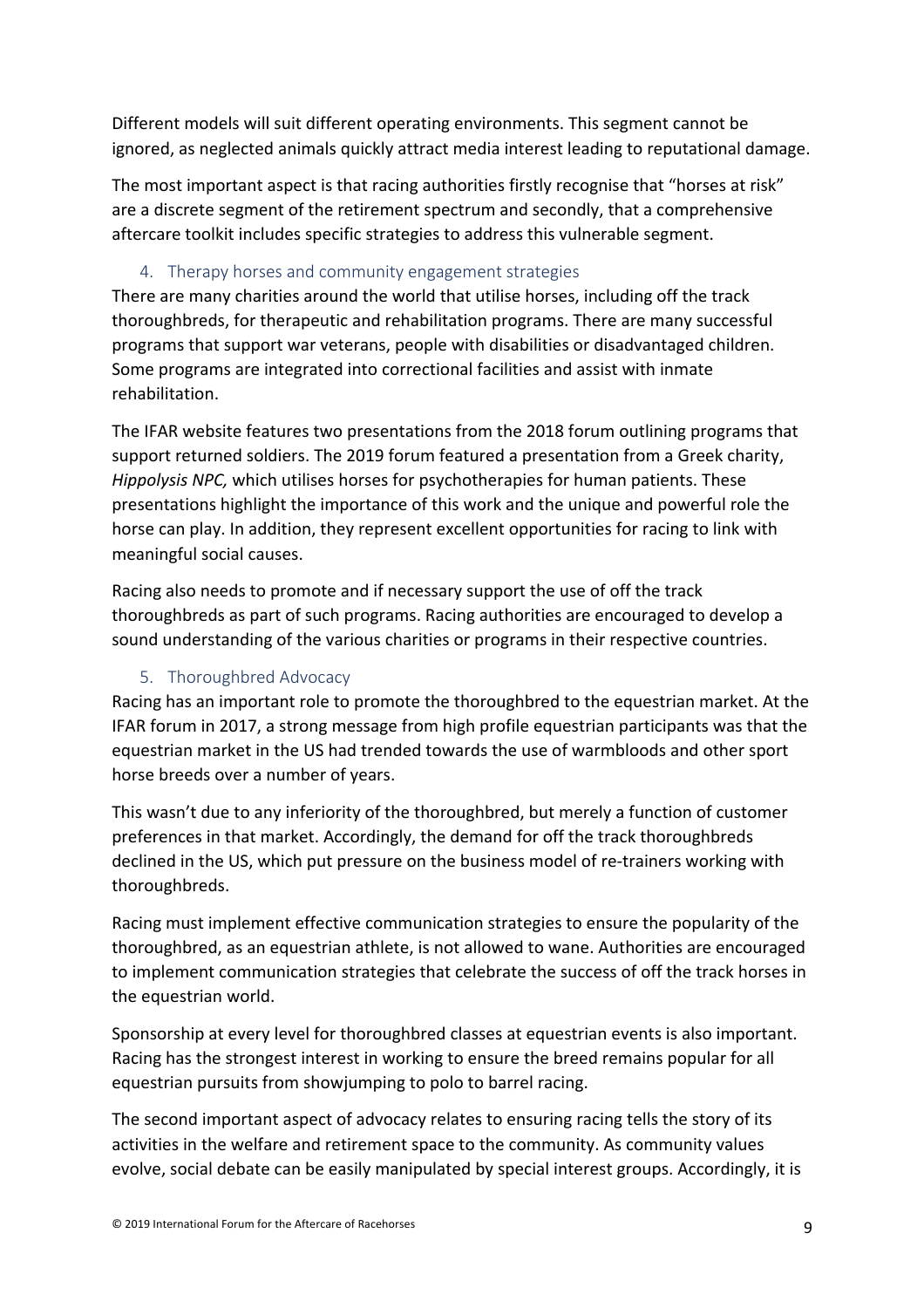important to dedicate resources to building a narrative around the aftercare strategies each jurisdiction has in place.

The UK's Retirement of Racehorses (RoR) organises race-day parades showcasing the many disciplines where off the track thoroughbreds succeed in their new careers. This approach leverages racing's existing events and helps to educate the public regarding the versatility of the breed and racing's enduring commitment to the horse.

Racing must be the strongest advocate for the thoroughbred.

6. Networking

The final strategy in the toolkit is described as "networking". IFAR is appreciative that there is tremendous diversity in the level of social debate across racing nations. Accordingly, racing authorities may not yet have aftercare as a priority on their agenda. However, authorities must be aware of the challenges some nations face and begin to recognise activism as an emerging threat.

The world is interconnected at an unprecedented level and a negative story in one country has repercussions throughput the global racing industry. Racing nations have a shared responsibility to encourage best practice and work to enhance welfare outcomes throughout the supply chain where their horses travel.

Proactive engagement with national equestrian federations in each country is strongly encouraged. There are usually opportunities for the administrative arrangements to be streamlined to ensure a seamless ownership transition from racing to equestrian. Authorities are also encouraged to build relationships with equine charities operating in their jurisdiction.

Engaging with the IFAR network is also an important tactic, to learn from best practice and engage with like-minded industry professionals.

#### Conclusion

It is critical to recognise the importance for all racing nations to examine their approach and thinking regarding aftercare. All animal industries are under pressure to demonstrate and deliver appropriate quality and traceability oversight from birth to end-of-life. Community expectations are evolving and while racing's traditional regulatory remit may not extend to those new societal demands, racing must examine its practices and seek to match those expectations in an appropriate manner.

The Aftercare Toolkit has been developed by the IFAR Committee following several years of reviewing the best global strategies. The six strategies represent practical and cost-effective approaches that can form a comprehensive and defendable foundation for thoroughbred aftercare.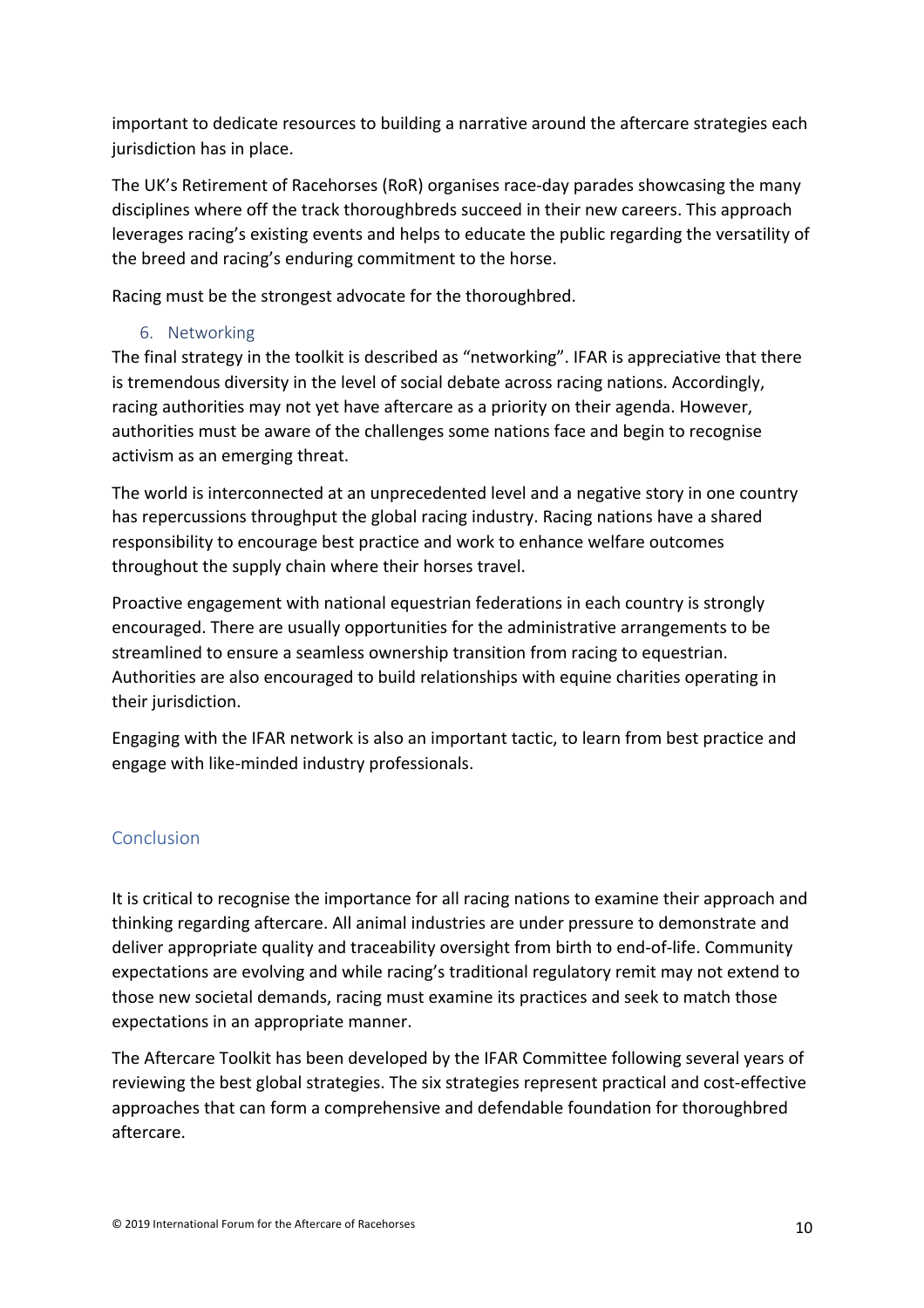The increasingly interconnected world means that reputational risk is shared across national boundaries and it is in the interest of all racing nations to encourage all authorities to implement best practice strategies.

Aftercare is non-negotiable and beyond the commercial and reputational drivers, it is the simply the right thing to do.

---------------------------------------------------

*To learn more on IFAR, visit internationalracehorseaftercare.com or contact registration@internationalracehorseaftercare.com*

*IFAR is an independent forum that recognises geographical and industry differences among racing countries and is designed to enhance Thoroughbred aftercare worldwide. Working with the International Federation of Horseracing Authorities, IFAR's goal is to raise awareness of the importance of welfare for Thoroughbreds, improve education on lifetime care, and help increase demand for former racehorses in other equestrian sports.*

#### *About the Author*

*Dr Eliot Forbes is a founding member of the IFAR Steering Committee and continues to serve on the committee. He is currently the CEO of AniMark Ltd, a standards company specialising in the formulation and monitoring of animal welfare standards and livestock traceability.*

*He has previously served as the CEO of Racing Queensland, the CEO of Tasracing and was the Veterinary Steward for the Emirates Racing Authority. He has also worked as an equine veterinary surgeon in the United Kingdom, Macau, Qatar and Australia. As a director of Racing Australia (RA), he served as the inaugural Chairman of RA's Retirement of Racehorses Committee.*

*Dr Forbes holds a Masters of Business Administration from La Trobe University, an honours degree in Veterinary Science from the University of Queensland, is a graduate of the Australian Institute of Company Directors, is a member of the Royal College of Veterinary Surgeons and has studied with the Institute of Chartered Financial Analysts.*

\_\_\_\_\_\_\_\_\_\_\_\_\_\_\_\_\_\_\_\_\_\_\_\_\_\_\_\_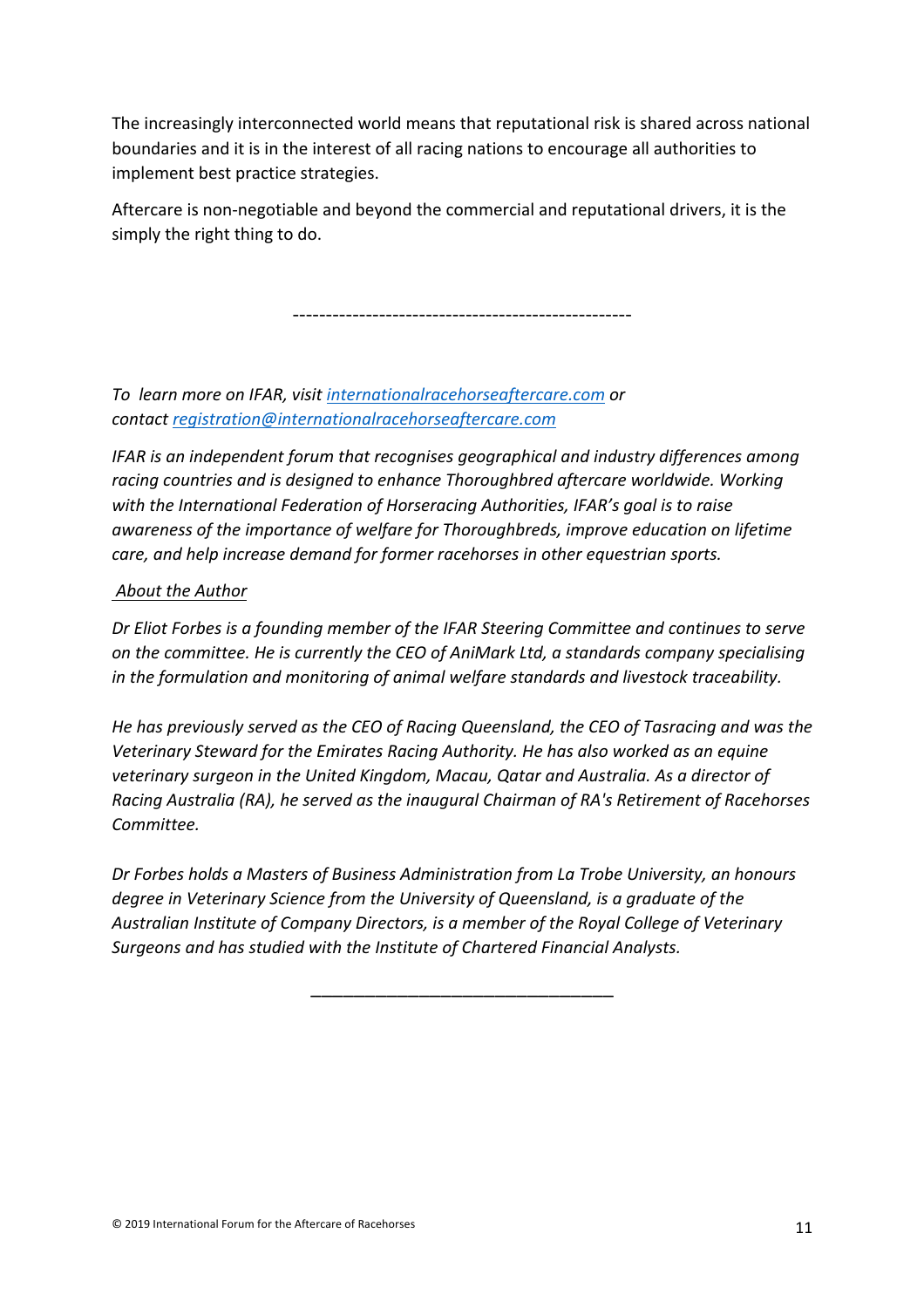

مجموعة أدوات الرعاية الالحقة - استراتيجيات عملية لسلطات السباق

Dr Eliot Forbes اللجنة التوجيهية لإليفار 22/04/2022 ترجمة: فارس الذيابي

ـــــــــــــــــــــــــــــــــــــــــــــــــــــــــــــــــــــــــــــــــــــــــــــــــــــــــــــــــــــــــــــ

عقد المنتدى الدولي للرعاية الالحقة لخيول السباق منتداه السنوي في أوسلو، النرويج في عام ،2019 بالتعاون مع الجمعية العامة لالتحاد األوروبي والمتوسطي لسباق الخيل. وكان من ضمن النقاط التي تمت مناقشتها هي تطورات المعايير المجتمعية للصناعات الحيوانية المتعلقة برعاية الحيوانات وإدارتها وتتبعها، المدفوعة بالتغيير االجتماعي والتكنولوجيا. قد تتحدى هذه المعايير الجديدة للنطاق التنظيمي التقليدي لصناعة السباقات ومدى وصولها، ولكن يجب على السباقات مراجعة ممارساتها باستمرار لضمان قدرتها على مطابقة معايير المجتمع هذه بشكل معقول.

تم تحديد ست استر اتيجيات تدعم نتائج الرعاية اللاحقة، والتي يمكن أن تشكل الأساس لإطار شامل للرعاية الالحقة. تتعلق نقطة "إدارة خيول السباق مدى الحياة" بتنفيذ القواعد التي توفر الإشراف التنظيمي، وتدفع الوعي والمساءلة على مستوى المشاركين، وتيسير جمع البيانات ذات الصلة. تتطلع "استر اتيجيات الانتقال" إلى تحفيز الطلب والعرض لخيول السباق خارج المسار السباقي في سوق الفروسية.

تتطلب "شبكة الأمان" أن تنفذ السلطات القضائية مبادرات تساعد وتدعم الخيول المعرضة لخطر اإلهمال. نوصي سلطات السباق بدعم استخدام الخيول األصيلة خارج المضمار ك "خيول عالجية" لبناء مشاركة المجتمع. يتم تحديد "الثوروبريد " لنشاط مهم لضمان بقاء الساللة األصيلة شائعة في سوق الفروسية. يتم تسليط الضوء على "الشبكات" كأداة مهمة للتعلم من أفضل الممارسات الدولية وبناء المشاركة مع مجتمع الفروسية.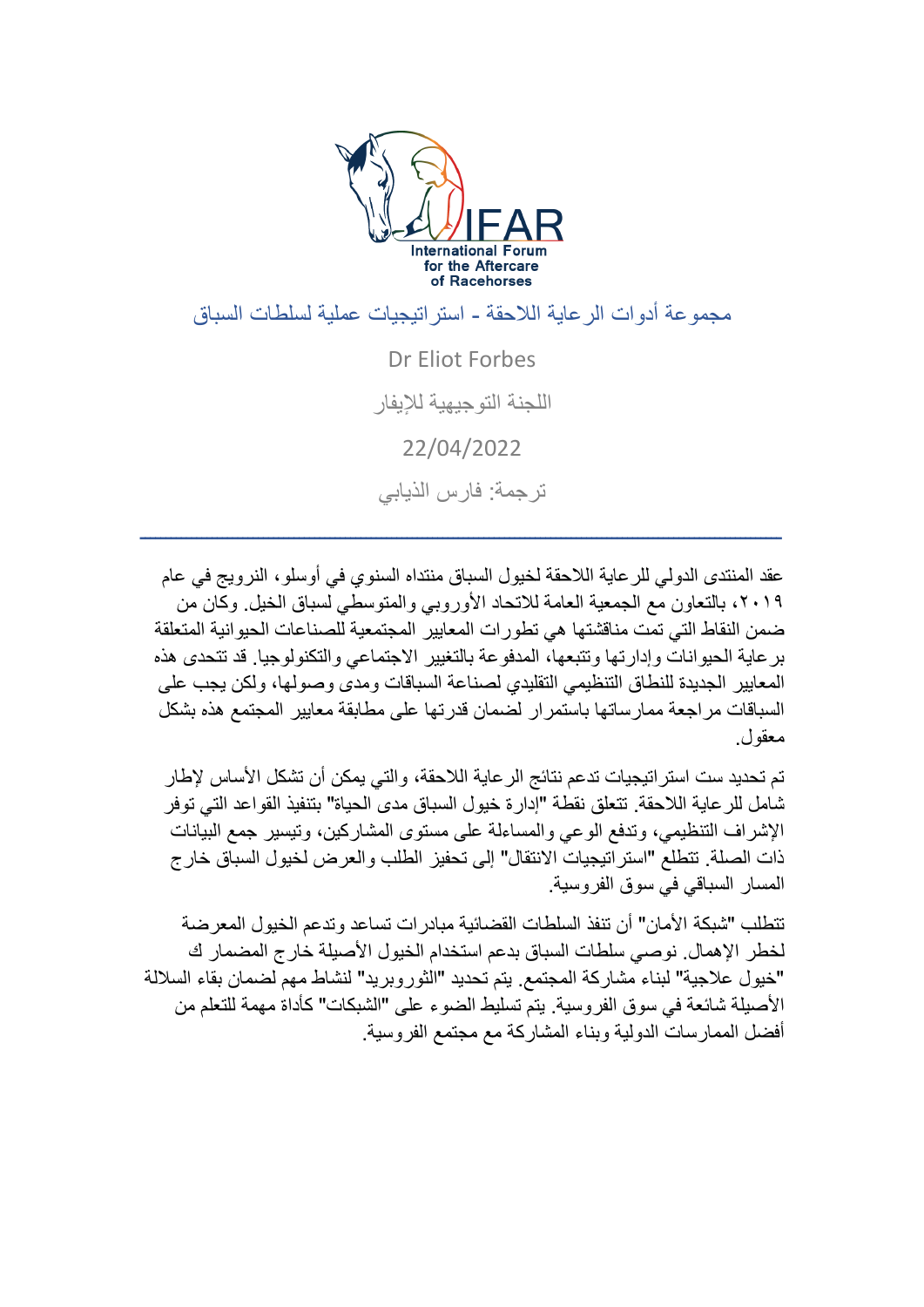#### خلفية

أنشئ المنتدى الدولي للرعاية الالحقة لخيول السباق )IFAR )الدعوة إلى رعاية خيول السباق األصيلة مدى الحياة، وزيادة الوعي داخل مجتمع السباقات الدولي، وتثقيف عالم الخيول الرياضية وعامة الجمهور بشأن رفاهية خيول السباق الأصيلة.

وتدعو الرابطة إلى اعتماد أفضل الممارسات اإلدارية واالعتراف العالمي بالصناعة بمسؤوليتها من الوالدة إلى نهاية العمر. تعمل اللجنة على التأثير بشكل إيجابي على سلطات السباق والمشاركين في الصناعة ومجموعات الفروسية والمجتمع األوسع.

السباقات في جميع أنحاء العالم متنوعة وتعمل على مستويات مختلفة من القدرة التنافسية والتطور والنطاق. وتدرك اللجنة هذا التنوع ولكنها تعتقد مع ذلك أن مسؤوليات الرعاية الالحقة عالمية. وبناء على ذلك، وضعت IFAR نصائح عملية بشأن ما ينبغي أن ينطبق على أي والية قضائية في عالم السباقات.

جميع الصناعات الحيوانية مسؤولة عن التعامل الأخلاقي وإدارة الحيوانات في رعايتها. يتمتع المشاركون في صناعة السباقات عموما بعالقة حقيقية وعميقة مع خيولهم، والتي تتجاوز اقتصاديات هذه الصناعة العالمية. إن ضمان توفير أفضل معايير الرعاية لخيولهم ال يدعم فقط سعي المشاركين إلى التميز الرياضي ولكنه عادة ما يكون جزءا ال يتجزأ من انجذابهم إلى صناعة السباقات.

يستند الأساس الأخلاقي الذي نستخدم هذه الحيوانات على أساسه في الغذاء والرفقة والترفيه إلى توفير معايير أساسية معينة للرعاية. تقليديا كان هذا يركز على الغذاء والمأوى واالهتمام البيطري، ولكن التوقعات المعاصرة تتطلب تركيزا أوسع على نوعية حياة الحيوان، من الوالدة إلى نهاية الحياة.

يجب على السلطات القضائية للسباقات التأكد من أن ممارساتها الصناعية تتماشى مع توقعات ومعايير المجتمع. تتطور قيم المجتمع - مدفوعة بالتركيبة السكانية المتغيرة وتتسارع عبر وسائل التواصل االجتماعي. يتحمل قادة السباقات مسؤولية ضمان تطور الصناعة وتكيفها مع هذه البيئة الديناميكية.

وعلى نحو متزايد، يطالب المجتمع بالشفافية والمساءلة من الصناعات الحيوانية بأن هذه التوقعات والمعايير تتحقق بأدلة يمكن إثباتها. وتتجه صناعات حيوانية أخرى بشكل متزايد إلى وضع مقاييس أداء واضحة لبرامج الرفق بالحيوان. يعمل قادة الصناعة على ضمان تحقيق األهداف، وأن تستمر البرامج في عكس تطلعات المجتمع ويتم توصيل األداء إلى أصحاب المصلحة والجمهور األوسع.

من المرجح أن يقوم منتقدو صناعة السباقات بقياس استثمار السباقات والتزامها وشفافيتها مقابل الصناعات الحيوانية الأخرى. سوف يتوقع الإداريون المستنيرون هذا التحدي ويضعون والياتهم القضائية في وضع يمكنها من الصمود أمام هذا التدقيق.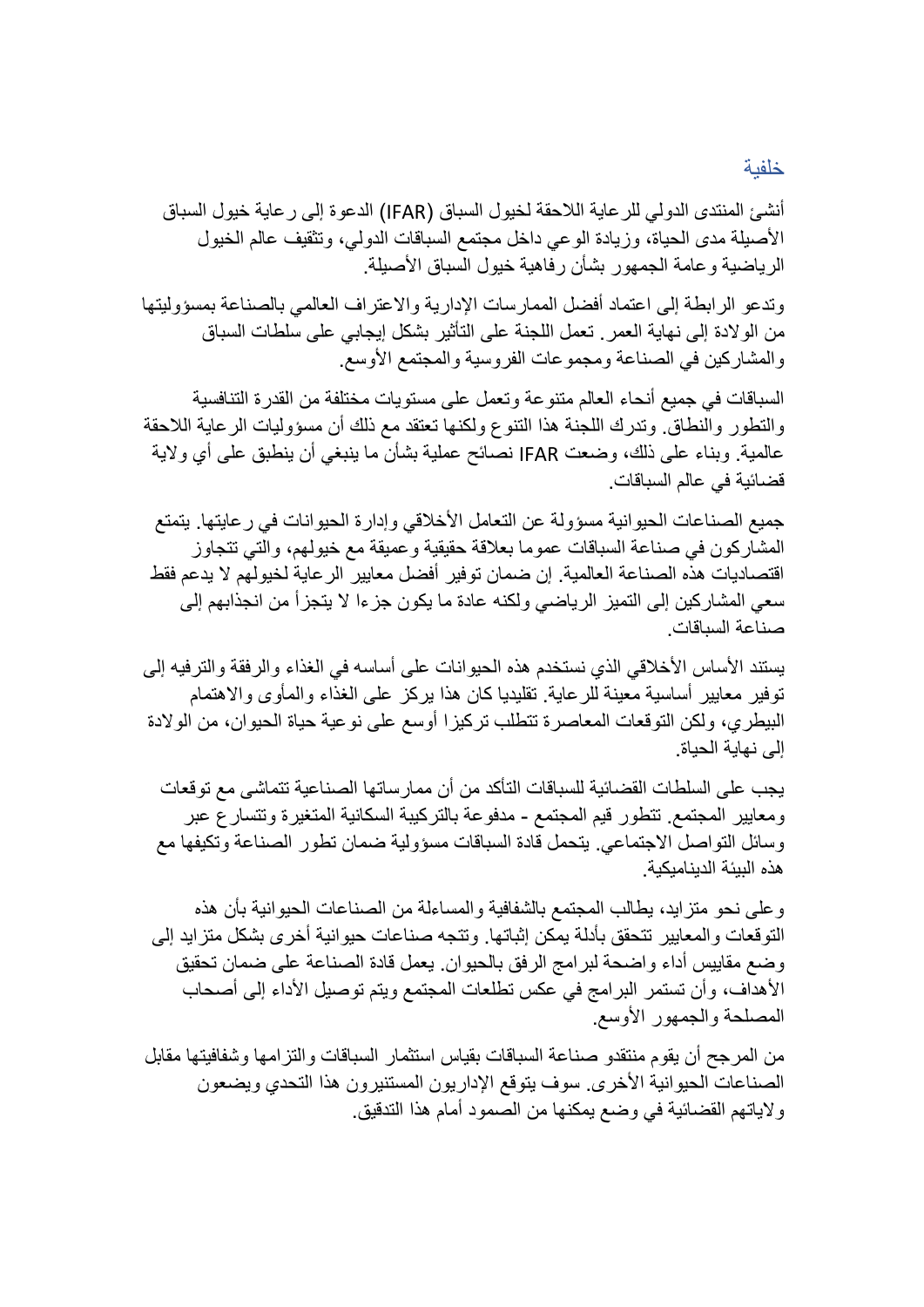# **مجموعة األدوات السته للرعاية الالحقة**

تم تطوير مجموعة أدوات الرعاية الالحقة من قبل لجنة IFAR بعد عدة سنوات من مراجعة ومناقشة الاستراتيجيات المختلفة المعمول بها في جميع أنحاء العالم. وقد اختارت اللجنة مبادرات عملية ومثبتة ستشكل خارطة طريق للواليات القضائية التي تبدأ رحلتها في مجال الرعاية الالحقة والتي يمكن أن تكون بمثابة قائمة مرجعية تأسيسية للبلدان األكثر رسوخا. إن السلطات القضائية التي تنفذ هذه االستراتيجيات ستضع صناعاتها في السباقات على أفضل وجه من أجل مستقبل قوي ومستدام.

وتضمنت مجموعة الأدوات ست استراتيجيات تتطلع إلى معالجة مجموعة كاملة من الخيول التي تخرج من مرحلة السباق في مسيرتها المهنية.

### **.1 إدارة دورة الحياة**

يركز منظمو السباقات تقليديا على تنظيم مرحلة السباق في حياة حصان السباق. وغالبا ما يحدد نطاق ومدى سلطتها التنظيمية بدقة في التشريعات. وقد تطورت الأنظمة التنظيمية من مراقبة يوم السباق وغالبا ما تمتد اآلن إلى االختبارات خارج المنافسة، وعمليات التفتيش المستقرة، وعمليات التفتيش قبل السباق، ولكنها كانت محدودة بشكل طبيعي بشكل عام بسبب وصول سلطة السباق إلى الترخيص.

التزامات التتبع من الصناعات الحيوانية األخرى تضع توقعات جديدة فيما يتعلق بالوصول التنظيمي. وعلى نحو متزايد، يتوقع المجتمع من السلطات المسؤولة أن يكون لها إشراف تنظيمي في جميع أنحاء سلسلة التوريد. وفي الصناعات الحيوانية، يرغب المستهلكون في معرفة أصل غذائهم ويطلبون ضمانات فيما يتعلق بالتربية الأخلاقية لتلك الحيوانات ومناولتها طوال حياتهم. وبناء على ذلك، تم ضخ استثمارات كبيرة في سلاسل توريد الثروة الحيوانية لضمان تطابق أحكام التتبع مع التوقعات والمعايير المجتمعية. تستخدم المعايير الجديدة لتتبع الحيوانات التقنيات الحديثة وتستفيد منها، بما في ذلك الرقائق اإللكترونية الدقيقة ونظام تحديد المواقع العالمي )GPS )والطاقة الشمسية والتقنيات السحابية والبيانات الضخمة.

ظهر مفهوم التتبع مدى الحياة كتطور مفهوم للتوقعات المجتمعية للصناعات الحيوانية. في حين أن هناك اختلافات واضحة لا جدال فيها بين الثروة الحيوانية للاستهلاك البشري وصناعات السباق والفروسية، يمكن التالعب بهذه التفاصيل الدقيقة من قبل الناشطين االجتماعيين ذوي األجندات الراديكالية. هناك احتمال الختالل التوافق بين توقعات المجتمع والدور التقليدي والسلطة التنظيمية لسلطات السباقات. من الواضح أن صناعة السباقات يجب أن تصمم طرقا لتلبية تلك المتطلبات المتطورة بطريقة مناسبة.

تتطلب أساسيات التتبع أن يعرف المنظم من هي الحيوانات المرخصة وأين هي طوال حياتها. وبالنسبة لمنظمي السباقات، فإن هذا المفهوم له آثار وتحديات مهمة لإلطار التشغيلي والتنظيمي التقليدي.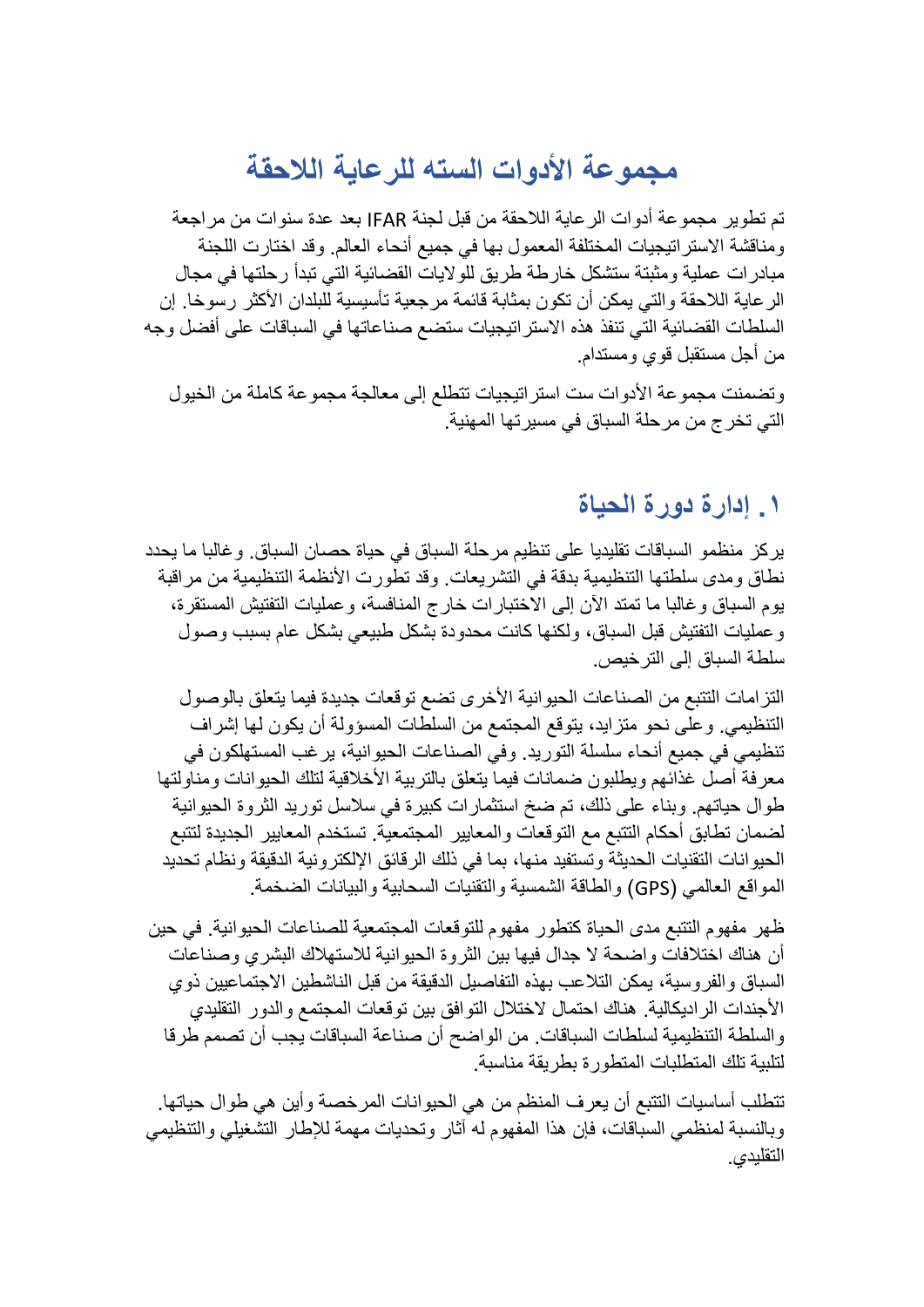وقد تحركت بعض البلدان مثل المملكة المتحدة وأستراليا ومؤخرا أيرلندا لتوسيع نطاق إشرافها التنظيمي لدعم سلسلة التوريد ونفذت التزامات التتبع على قطاع التربية. يجب إخطار سلطات السباق بوالدة المهر وتحديد هويته وموقعه في غضون 30 يوما من الوالدة. يجب تسجيل حركات المهر لدى السلطات وقد يخضع المهر الختبار المخدرات خارج المنافسة في أي وقت.

تحتاج سلطات السباق إلى التحقيق في طرق متعددة إما لتأمين اإلشراف التنظيمي أو الشراكة مع سجلات السلالات الوطنية لضمان الوفاء بأحكام التتبع الأساسية. وقد تكون هناك حاجة إلى شراكات جديدة وتبادل للبيانات ونهج اإلبالغ المشترك.

الجانب الثاني من التتبع يتعلق بحياة الحصان بعد السباق. من منظور تنظيمي، هناك بعض المناهج المباشرة التي يمكن لأي ولاية قضائية للسباق وضعها موضع التنفيذ كخطوة أولى في تنفيذ أحكام التتبع.

تم تنفيذ الإخطار بقواعد التقاعد لأول مرة في أستراليا وتم اعتماده من قبل العديد من البلدان بما في ذلك نيوزيلندا وجنوب أفريقيا. وتفرض قاعدة السباق هذه التزاما على مالك الحصان بإخطار السلطات بموعد تقاعد الحصان. ويمكن أيضا طلب معلومات إضافية، مثل سبب التقاعد والوجهة بعد السباق. تقدم الأداة رقم ١ نظرة عامة على مختلف قواعد السباق الأسترالية التي تسمح بالتتبع من الوالدة إلى الخروج األول من صناعة السباقات.

تسمح أستراليا لوكالء المالك - عادة المدرب - بإكمال النموذج عبر اإلنترنت نيابة عن المالك. يتلقى Australia Racing ما يقرب من 7000 إشعار بالتقاعد كل عام. تم وضع استراتيجيات مختلفة لدفع الامتثال، بما في ذلك إشعارات البريد الإلكتروني إذا لم يتسابق الحصان لمدة عامين. يعتبر عدم إخطار Australia Racing في غضون 60 يوما من التقاعد جريمة. والجزاءات بموجب القواعد ممكنة، ولكن حتى الآن، انصب التركيز على استر اتيجيات الاتصال لتشجيع االمتثال.

الشكل 1 – إمكانية التتبع للخروج األول من السباق



Example for a horse born 1 August 2016 and retires at 10 years of age.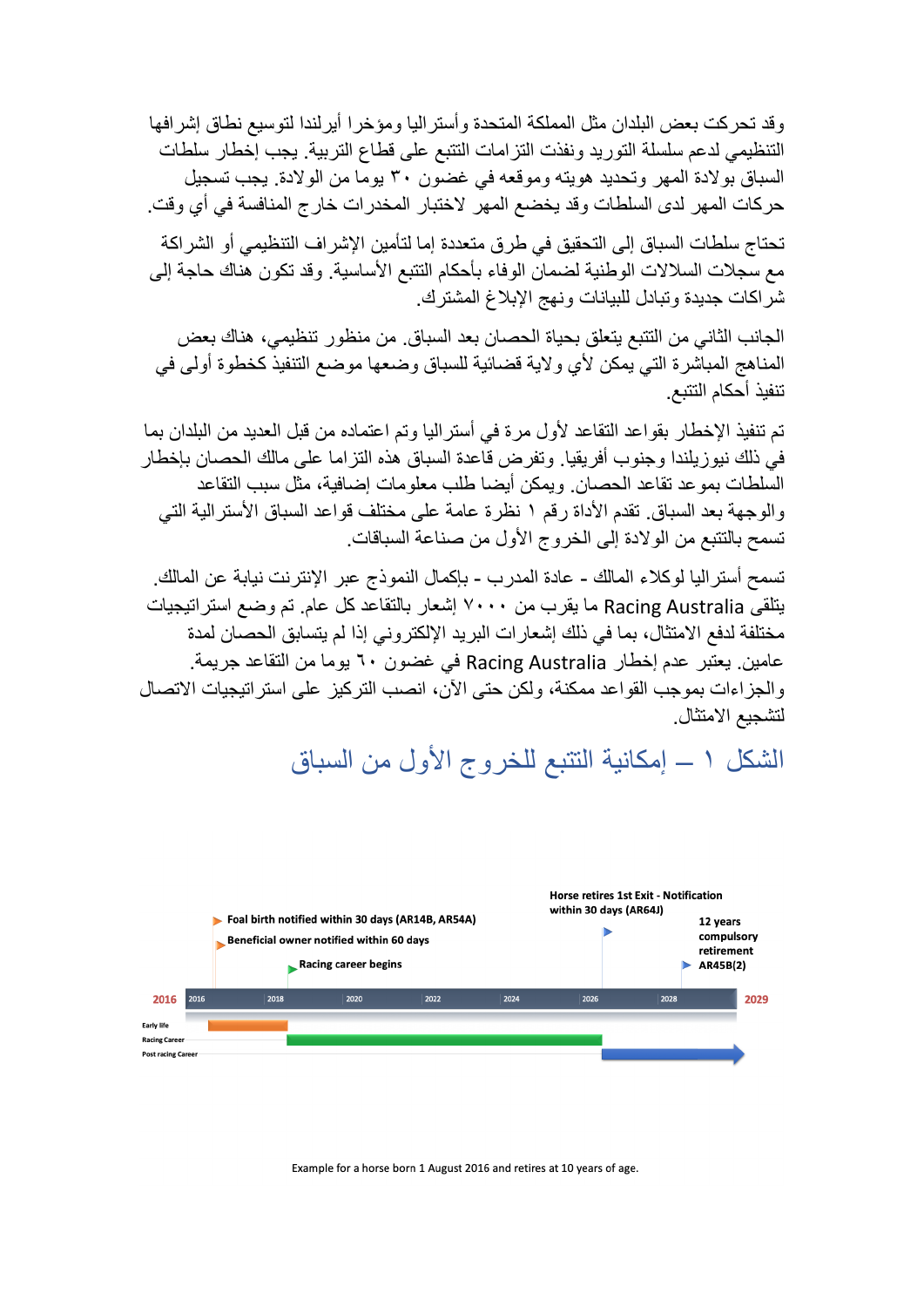وضعت أستراليا هذه القاعدة موضع التنفيذ منذ 1 يونيو 2014 وجمعت اآلالف من نقاط البيانات على مدى السنوات الخمس الماضية، والتي توفر رؤى قوية حول تقاعد خيول السباق. وتكشف البيانات أن ٦٤٪ من الخيول التي تغادر المضمار خلال الاثني عشر شهرا الماضية، تواصل حياتها المهنية في عالم الفروسية، بينما يذهب ٪23 آخرون إلى صناعة التربية. وتموت نسبة ال ١٠ في المئة المتبقية لأسباب طبيعية، أو القتل الرحيم أو الذهاب إلى مبيعات الماشية. يقدم الشكل 2 نظرة عامة على وجهة الخيول التي تغادر الصناعة األسترالية.

يمكن ل Australia Racing اآلن التحدث عن القضية بشكل نهائي، بناء على البيانات الكمية. تسعة من كل عشرة خيول تغادر المسار تدخل عالم الفروسية أو قطاع التربية. يجب على جميع سلطات السباق تحدي نفسها لإلجابة على السؤال، "ماذا يحدث لخيولنا"؟

يتطلب إشعار التقاعد من المالكين أو وكالئهم أن يكونوا شفافين بشأن نتائج تقاعدهم. إن إجبار المالكين على التفكير بنشاط في خيارات تقاعد خيولهم يساعد على دفع تغيير الثقافة. وال تزال هناك فرصة للجهات التنظيمية لتطبيق مزيد من التدقيق إذا لم تكن راضية عن أداء تقاعد المشارك.

جمع البيانات والشفافية هي اعتبارات مهمة. تنشر Australia Racing بيانات تقاعد خيول السباق السنوية كل عام في تقريرها السنوي. إن عدم القدرة على تقديم إجابة دقيقة وحديثة وشفافة على السؤال "ماذا يحدث للخيول "، من المرجح أن يكون أقل من توقعات المجتمع من المنظم المعاصر.



الشكل 2 - وجهة ا لخيول المتقاعدة - أستراليا 2018

المصدر: التقرير السنوي لسباق أستراليا 2018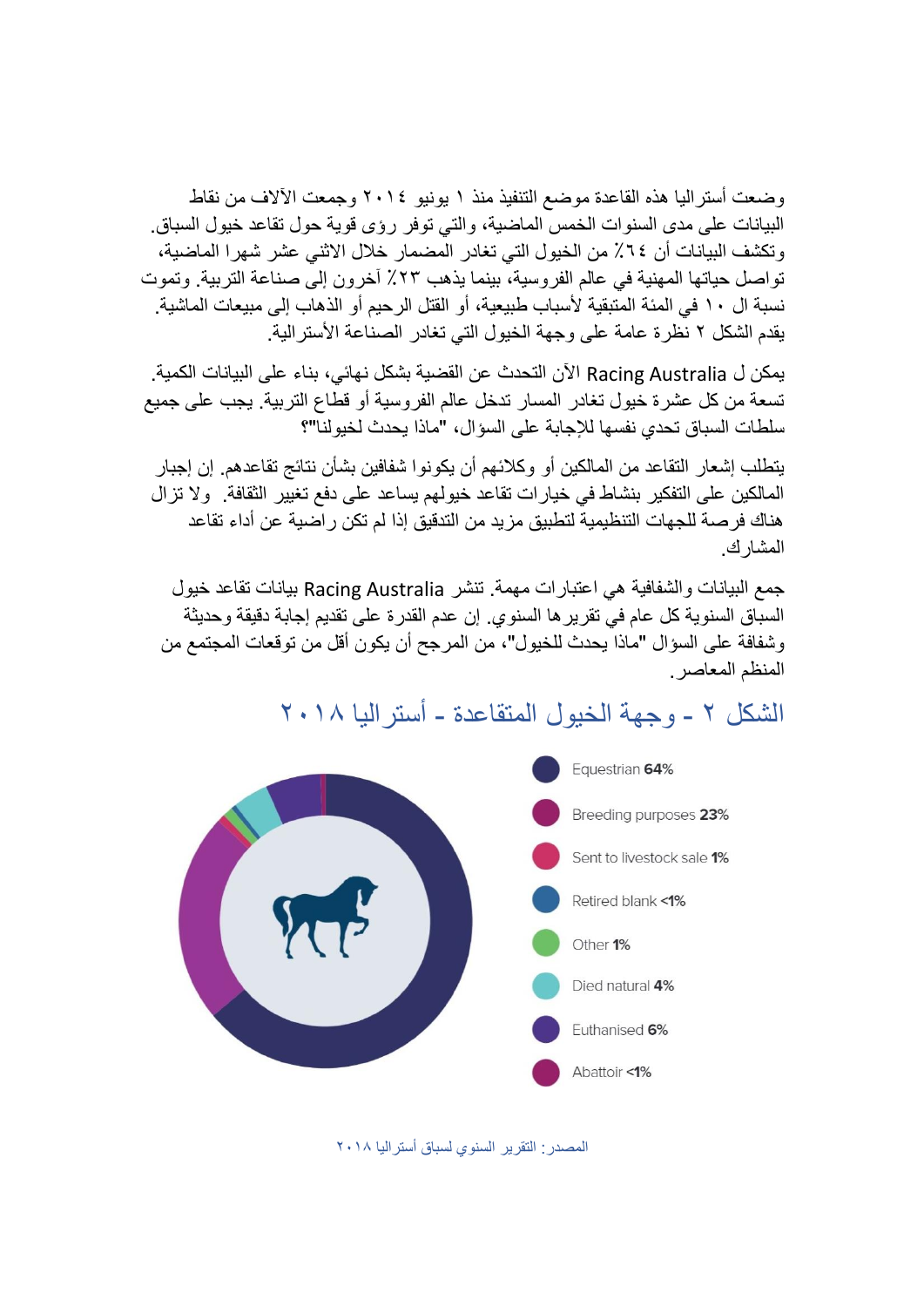ويتعلق السؤال األكثر إثارة للحيرة بإمكانية التتبع خارج نطاق خروج الخيول من صناعة السباقات. تقتصر السلطة التنظيمية لسلطات السباق عادة على األشخاص المرخصين داخل الصناعة. بغض النظر عن النيات الحسنة، ال يستطيع مسؤولو السباقات جمع البيانات أو ممارسة الرقابة التنظيمية عندما يتجاوز حصان السباق ر عاية الأشخاص المرخص لهم.

هذا هو التحديد الطبيعي الذي يمكن للسلطات القضائية تعريفه واإلشارة إليه على أنه نهاية مسؤولياتها التنظيمية. ومع ذلك، يجب أن تكون صناعة السباقات متناغمة مع توقعات المجتمع وضمان أن تكون عبر مبادرات الحكومة أو المنظمات غير الحكومية التي قد تؤثر على تصور أو التزامات السباق بعد الخروج الأول. قد تكون هناك التزامات تشريعية شاملة فيما يتعلق بتتبع الخيول (بغض النظر عن السلالة) التي قد تظهر مع تطلع الحكومات إلى التنظيم، إما استجابة لمخاوف المجتمع أو سلامة الأغذية أو أسباب الأمن البيولوجي.

كمنتج للخيول، يتوقع المجتمع أن يلعب السباق دوره فيما يتعلق بالخيول التي تخرج من صناعة السباقات. ومن خالل التفكير الدقيق وتحديد المواقع، ال يجب أن تكون هذه التوقعات مرهقة أو غير معقولة، بل يمكن أن تتماشى مع القوة التنظيمية الحالية والموارد التي تتمتع بها سلطات السباقات.

تعد إمكانية التتبع مدى الحياة توقعا معقوال للصناعات الحيوانية، كما أن صناعة السباقات في وضع جيد لتنفيذ آليات تنظيمية لتتبع الخيول منذ والدتها وحتى خروجها األول من السباقات. ومن الممكن بناء آليات لتتبع الخيول بعد الخروج األول للسباقات، ولكنها تتطلب دعما تشريعيا أوسع نطاقا أو ترتيبات تعاونية مع جمعيات الفروسية وتربية الخيل.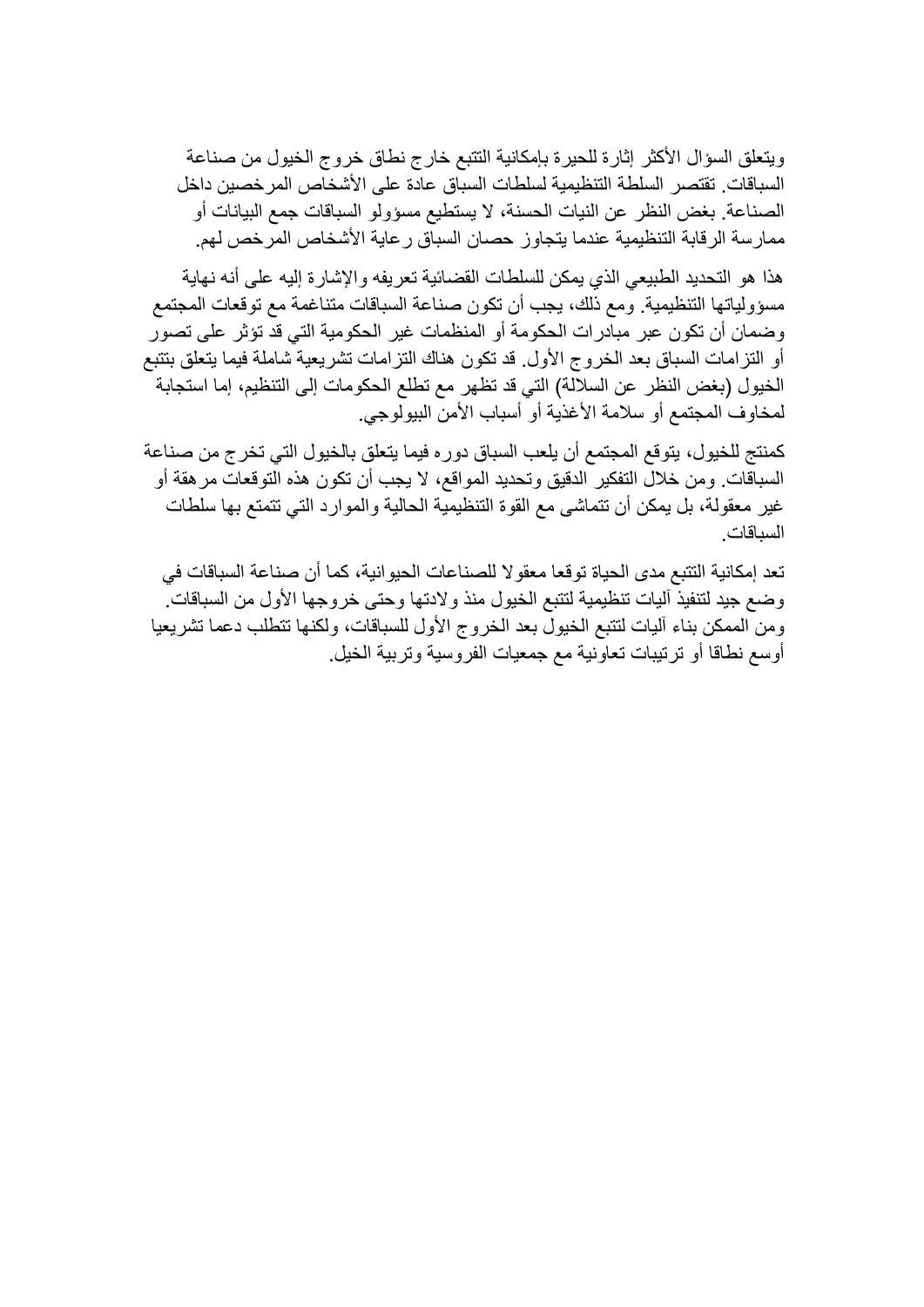### .2 استراتيجيات االنتقال

وبعيدا عن الاستر اتيجيات التنظيمية، تنظر المجتمعات بشكل متز ايد إلى أن السباقات يجب أن تستثمر في حياة خيول السباق خارج الحلبة. هناك توقع بأن الصناعة التي تخلق طلبا على توريد الخيول الأصيلة، لا ينبغي أن تعفي نفسها من المسؤولية عن تلك الخيول في نهاية حياتها االقتصادية.

تتسابق الخيول في سن تتراوح بين ٢-٣ سنوات وتتقاعد من المسار في مكان ما بين ٦-١٠ سنوات من العمر ؛ ومع ذلك، سيعيش الكثيرون حتى سن ٢٠ عاما أو أكثر <sub>.</sub> كان النهج التقليدي للسباق هو السماح لديناميكيات السوق في عالم الفروسية أو سوق الماشية بإمالء نتائج ما بعد السباق.

وعلى نحو متزايد، يتوقع المجتمع أن يبذل السباق كل ما في وسعه لتعزيز حياة جيدة لخيول السباق خارج الحلبة. ومن الواضح أن هذا يتجاوز النطاق التشريعي والتنظيمي للسباقات، ولكن العديد من الواليات القضائية نفذت استراتيجيات متطورة وفعالة من حيث التكلفة لتعزيز دعم السباقات خارج الحلبة.

كما تم تحديده، تشير بيانات أستراليا إلى أن ما يقرب من ٪70 من الخيول التي تغادر المسار تدخل صناعة الفروسية في بعض القدرات. وقد اقترح أن "التقاعد هو مشكلة سباق مع حل الفروسية". يعد إيجاد طرق لتسهيل انتقال خيول السباق إلى صناعة الفروسية نشاطا رئيسيا.

وقد اختارت بعض السلطات المشاركة مباشرة في سلسلة توريد الفروسية من خالل رعاية إعادة تدريب خيول السباق إما مباشرة أو من خالل أطراف ثالثة. ويجوز للسلطات أن تقدم إعانات للمستأجرين أو حتى تشتري مرافق وتوظف تلك الممتلكات مباشرة. هناك خطران متأصالن إذا تم اعتماد هذا النهج بمعزل عن االستراتيجيات المتزامنة.

أوال، ال يمكن للمرافق المملوكة للصناعة أن تسمح لنفسها بأن تستغل من قبل المالكين غير المسؤولين. ويجب تنفيذ أحكام السياسة العامة والتشغيل لتعزيز قرارات التقاعد المسؤولة. ثانيا، عندما يدفع السباق تكاليف إعادة تدريب خيول السباق لسوق الفر وسية، قد تكون هناك زيادة مرتبطة بالعرض؛ ولكن هناك خطر من عدم وجود زيادة متزامنة في الطلب. ويهدد الدعم بتعطيل السوق.

هناك خطر من انخفاض الأسعار، وبالتالي الضغط على إعادة التدريب الآخرين في السوق. هناك حاجة إلى توخي الحذر للحفاظ على ازدهار سوق الفروسية الحالي.

ويتعلق نهج آخر "لجانب العرض" بتنفيذ خطة لضمان الجودة للمدربين المجددين ومرافقهم. ليس لدى سلطات السباقات سلطة تنظيمية شرعية تتجاوز المشاركين في صناعة السباقات، ولكن المشاركة الطوعية في خطط ضمان الجودة، التي يحفزها الدعم المالي يمكن أن تساعد في تعزيز نتائج الرعاية الاجتماعية والرعاية اللاحقة.

ومن الأمثلة الممتازة على هذا النهج تحالف الرعاية اللاحقة للخيول الأصيلة في الولايات المتحدة )TAA )الذي يدير برنامجا وطنيا شامال لضمان الجودة مرتبطا بتمويل المنح. يجب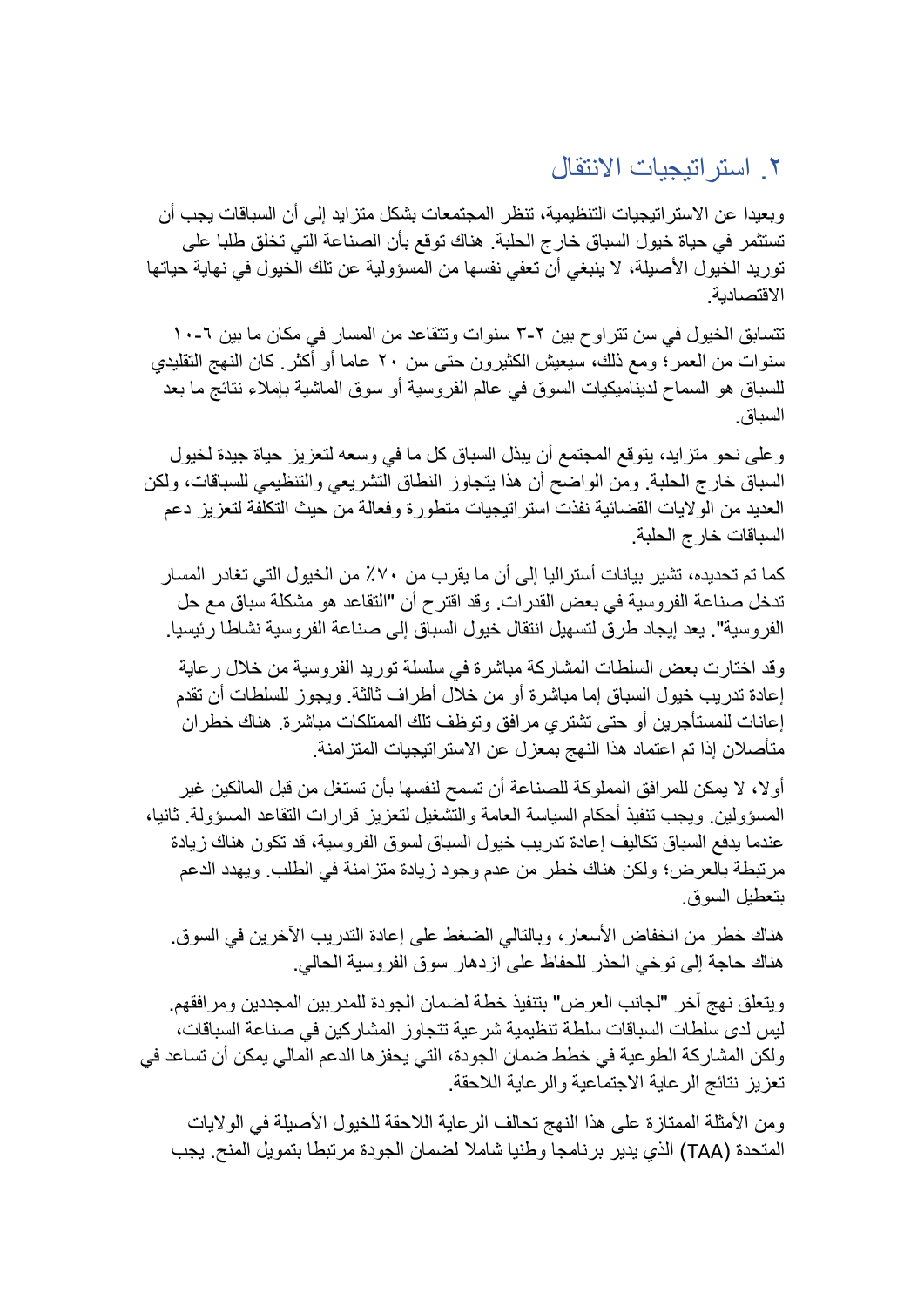إدارة نفس المخاطر على جانب العرض الموضحة سابقا ، ولكن النموذج األمريكي يوضح أن هذا ممكن ، خاصة عند تنفيذه على نطاق واسع.

وهناك نهج بديل يتمثل في السعي إلى تحفيز الطلب في سوق الفروسية على خيول السباق المعاد تدريبها. تحفز بعض السلطات الطلب على الخيول من خالل رعاية أحداث الفروسية خصيصا للخيول الأصيلة خارج الحلبة. وهي توفر حوافز مالية مباشرة لزيادة قيمة الجوائز المالية لأحداث الفئة الأصيلة ، وعادة ما تكون الظروف التي تتطلب أن يكون الأصيل حصان سباق "خارج المضمار" ) OTT).

يحفز هذا النهج سوق الخيول ، ويدعم نموذج األعمال الخاص بإعادة التدريب الحالية وهو نهج قابل للتطوير. تتطلع العديد من الواليات القضائية المتزايدة إلى نموذج "الطلب" كاستراتيجية مفضلة لها خارج المسار. يعد مشروع خيول السباق المتقاعد السنوي في الواليات المتحدة )RRP )مثاال ممتازا حيث يمكن لحدث سرادق أن يحفز الطلب ويرفع من مكانة الساللة. ويشجع برنامج المكافآت الموصى به على استيعاب الخيول األصيلة خارج الحلبة، مما يحفز الطلب، ويدعم نموذج أعمال إعادة المدربين، ويساعد على تسهيل سوق ما بعد الحدث لبيع هؤالء المشاركين في الحدث.

وأخيرا، قد تكون هناك عمليات إدارية يمكن تنفيذها للمساعدة في تسهيل االنتقال بين السباق والفروسية. لدى نادي الجوكي الأمريكي برنامج حوافز الخيول الأصبلة (TIP) الذي يوفر للخيول الأصيلة خارج المضمار معرفا فريدا يسمح للحصان بالتنافس في مجموعة واسعة من تخصصات الفروسية. يمكن للسباقات إظهار القيادة من خالل االستثمار في أنظمة البيانات التي تساعد على عبور التخصصات وحتى النظر في الإعانات الإدارية لجمعيات السلالات أو رسوم تسجيل الفروسية.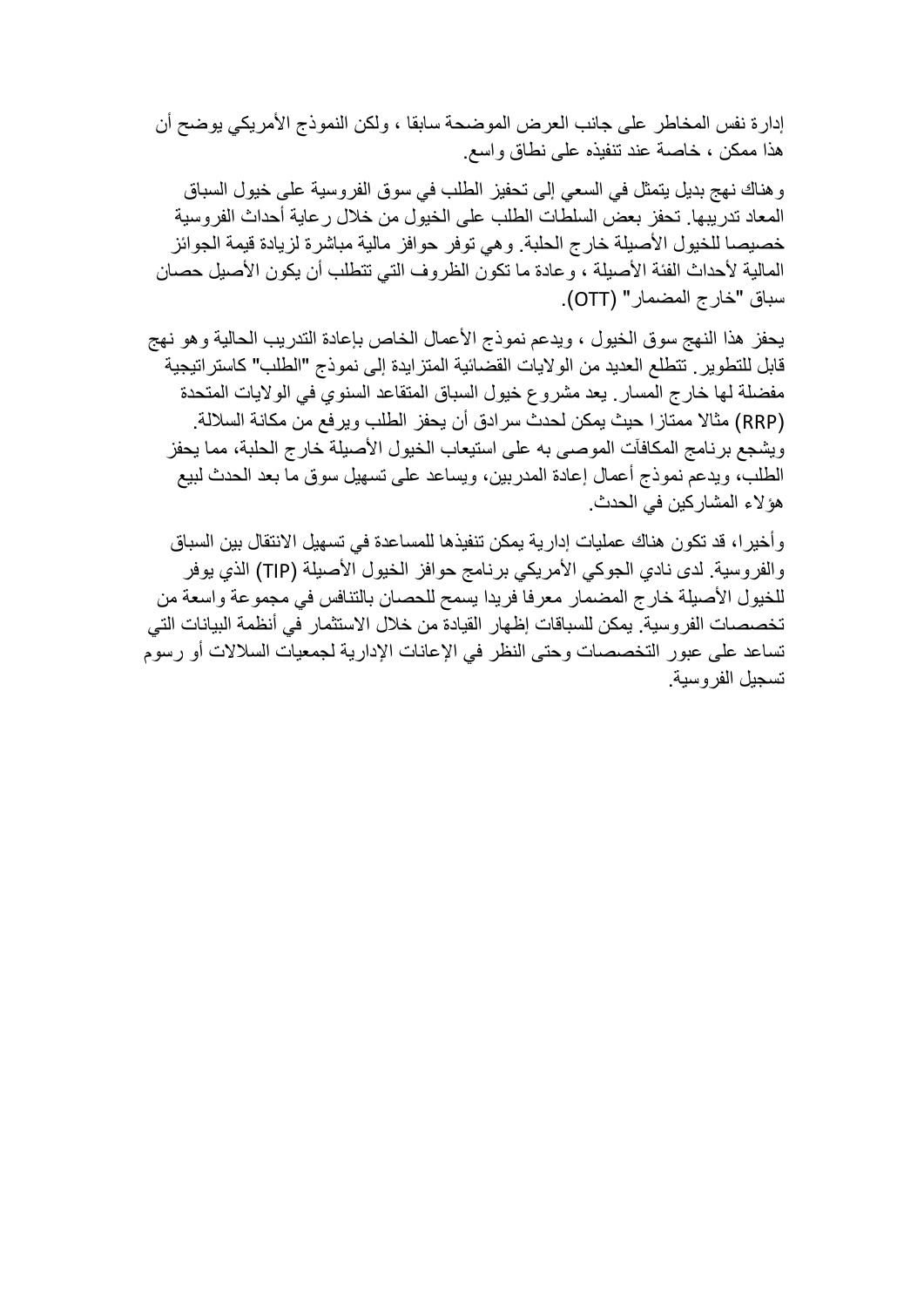## .3 شبكة األمان

هناك تنوع في القدرة الرياضية والمزاج في خيول السباق األصيلة. وبناء على ذلك، يجب أن تعكس استر اتيجيات الر عاية اللاحقة هذا التنوع. من المحتمل أن يكون هناك توزيع منحنى الجرس في السكان.

على المستوى الأعلى، ستجد خيول النخبة طريقها بشكل طبيعي إلى مهنة مناسبة بعد السباق. من المحتمل أن يكونوا قد تم تخصيصهم خالل مسيرتهم في السباقات على أنهم مناسبون لمتابعة الفروسية ، بسبب مزاجهم أو رياضيتهم المتأصلة. ديناميكيات السوق الحالية فعالة لهذه الخيول ويمكننا االحتفال بنجاحها واستخدامها للترويج للساللة.

وستستفيد الغالبية الوسطى من الخيول من استراتيجيات العرض أو الطلب التي سبق بيانها. تمثل الطبقة السفلية تلك الخيول التي، لسبب أو آلخر ، لن "تنجح" في سقيفة التربية أو منزل الفروسية. قد يحملون إصابات أو لديهم مزاج خطير أو ال يمكن التنبؤ به أو ببساطة ليسوا رياضيين. تحتاج هذه الخيول إلى استراتيجيات تقاعد مختلفة ألن لديها القدرة على أن تصبح "خيوال معرضة للخطر" من اإلهمال.

تتضمن مجموعة أدوات الرعاية الالحقة الشاملة استرا تيجيات توفر شبكة أمان للخيول المعرضة للخطر. لحسن الحظ، هناك حلول إدارية منخفضة التكلفة يمكن أن تشكل الأساس لشبكة أمان.

قادت جمعية القالوب الأمريكية الطريق في هذا المجال من خلال برنامج يسمى "الدائرة الكاملة". يستلزم البرنامج بناء حقول قاعدة بيانات في سجل الخيول تسمح للشخص المعني الذي يرشح نفسه باالتصال به في حالة وقوع حصان معين في وضع "معرض للخطر".

ال توجد تكلفة للمشاركة وال يوجد التزام دائم للمرشح بتقديم الدعم - لديهم ببساطة خيار تقديم الدعم ، بطريقة ما ، لحصان محتاج. يمكن إرفاق أكثر من اسم بملف الحصان ويمكن سحب األسماء في أي مرحلة. يقبل مكتب تسجيل الخيول أو إدارة السباقات مسؤولية تنسيق ومشاركة تفاصيل الأطراف المعنية إذا لزم الأمر .

ويعود هذا النهج أيضا بميزة توسيع نطاق الدعم اإلداري لصناعة السباقات إلى ما بعد الخروج األول من الصناعة. التكاليف اإلدارية العملية للبرنامج متواضعة ، ولكن الفوائد يمكن أن تكون كبيرة - خاصة عند دمجها كجزء من مجموعة من استراتيجيات التقاعد.

وهناك نهج أخرى لشبكات األمان تتسم بقدر أكبر من التدخل وتتطلب المزيد من الموارد. ويشمل ذلك توفير التمويل أو الرعاية لمختلف منظمات إنقاذ الخيول أو الجمعيات الخيرية.

قد تختار سلطات السباق أيضا أن تكون أكثر "عملية" وتفكر في الحصول على تمويل مخصص لالستجابة لألزمات أو حتى شراء أو استئجار مرافق اإلنقاذ. على سبيل المثال ، Racing Victoria ، أرسل الموظفين إلى مبيعات الماشية ومسح الرقائق الدقيقة للخيول في البيع ، وتحدث إلى آخر مالك مسجل وعرض على المالك الفرصة لشراء الحصان قبل دخوله في عملية البيع.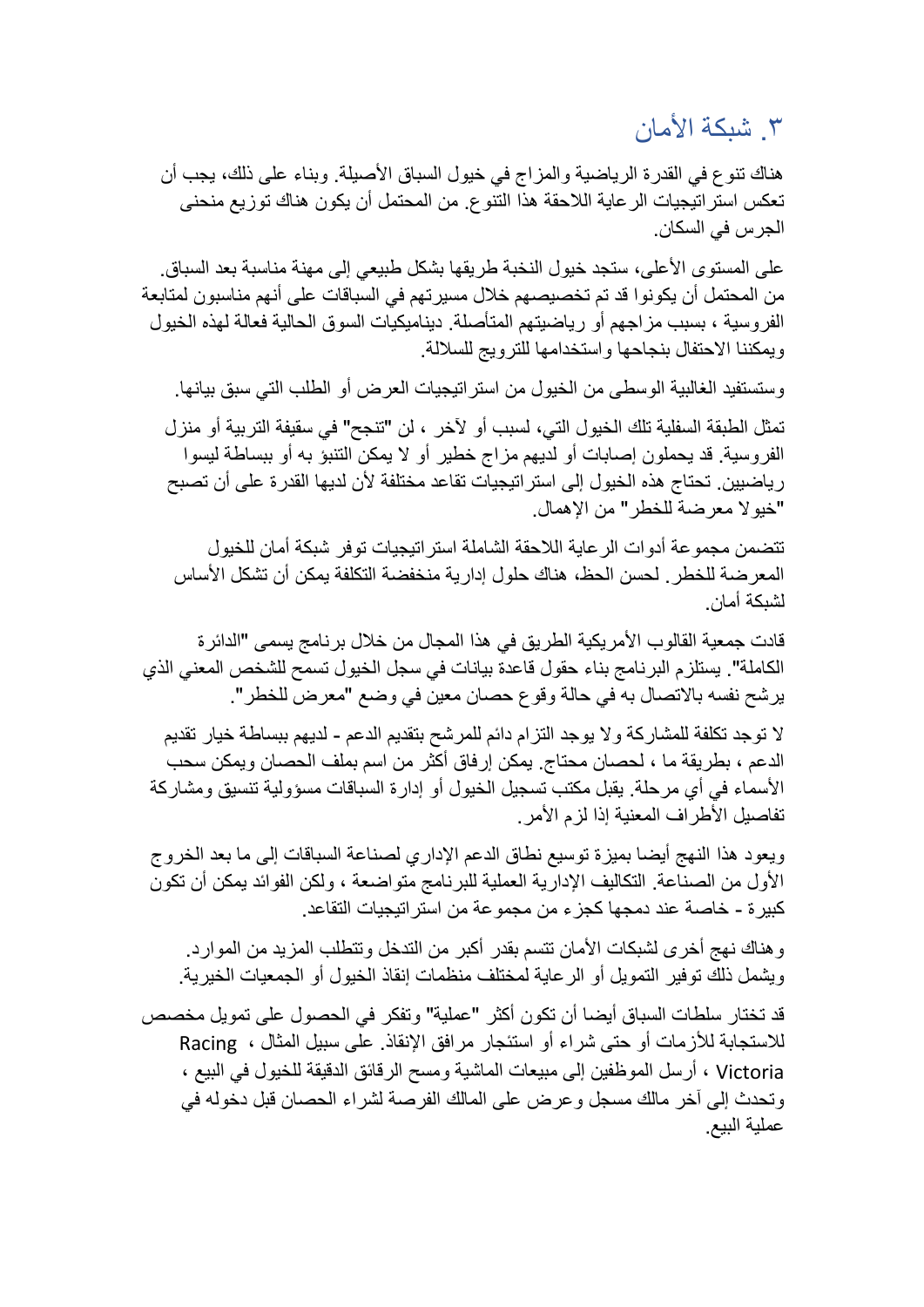نماذج مختلفة سوف تناسب بيئات التشغيل المختلفة. لا يمكن تجاهل هذا الجزء ، حيث تجذب الحيوانات المهملة بسرعة اهتمام وسائل اإلعالم مما يؤدي إلى اإلضرار بالسمعة.

الجانب الأكثر أهمية هو أن سلطات السباق تدرك أولا أن "الخيول المعرضة للخطر " هي جزء منفصل من طيف التقاعد وثانيا، أن مجم وعة أدوات الرعاية الالحقة الشاملة تتضمن استراتيجيات محددة لمعالجة هذه الشريحة الضعيفة.

# .4 عالج الخيول واستراتيجيات المشاركة المجتمعية

هناك العديد من الجمعيات الخيرية في جميع أنحاء العالم التي تستخدم الخيول ، بما في ذلك الخيول الأصيلة خارج المسار ، لبرامج العلاج وإعادة التأهيل هناك العديد من البرامج الناجحة التي تدعم قدامى المحاربين أو الأشخاص ذوي الإعاقة أو الأطفال المحرومين واليتامى. وأيضا يتم دمج بعض البرامج في المرافق اإلصالحية والمساعدة في إعادة تأهيل السجناء.

يضم موقع IFAR على الويب عرضين تقديميين من منتدى 2018 يوضحان البرامج التي تدعم الجنود العائدين. تضمن منتدى 2019 عرضا تقديميا من مؤسسة خيرية يونانية ، NPC Hippolysis ، التي تستخدم الخيول للعالجات النفسية للمرضى من البشر. تسلط هذه العروض الضوء على أهمية هذا العمل والدور الفريد والقوي الذي يمكن أن يلعبه الحصان. باإلضافة إلى ذلك ، فإنها تمثل فرصا ممتازة للسباق للربط مع القضايا االجتماعية ذات المغزى.

يحتاج السباق أيضا إلى تعزيز ودعم استخدام الخيول األصيلة خارج المسار كجزء من هذه البرامج. يتم تشجيع سلطات السباق على تطوير فهم سليم لمختلف الجمعيات الخيرية أو البرامج في بلدانهم.

# 0\_ الدعوة الأعلامية لخيول السباق الأصبلة

يلعب السباق دورا مهما في الترويج للخيول األصيلة في سوق الفروسية. في منتدى IFAR في عام 2017 ، كانت الرسالة القوية من المشاركين البارزين في الفروسية هي أن سوق الفروسية في الواليات المتحدة قد اتجه نحو استخدام الدماء الحارة وغيرها من سالالت الخيول الرياضية على مدى عدد من السنوات.

لم يكن هذا بسبب أي دونية من خيول السباق الأصيلة ، ولكن مجر د وظيفة لتفضيلات العملاء في هذا السوق. وبناء على ذلك، انخفض الطلب على الخيول األصيلة خارج المسار في الواليات المتحدة، مما شكل ضغطا على نموذج أعمال إعادة التدريب الذين يعملون مع الخيول األصيلة.

يجب على السباق تنفيذ استراتيجيات اتصال فعالة لضمان عدم السماح لشعبية الخيول األصيلة ، كرياضي فروسية ، بالتراجع. يتم تشجيع السلطات على تنفيذ استراتيجيات االتصال التي تحتفل بنجاح الخيول خارج المضمار في عالم الفروسية.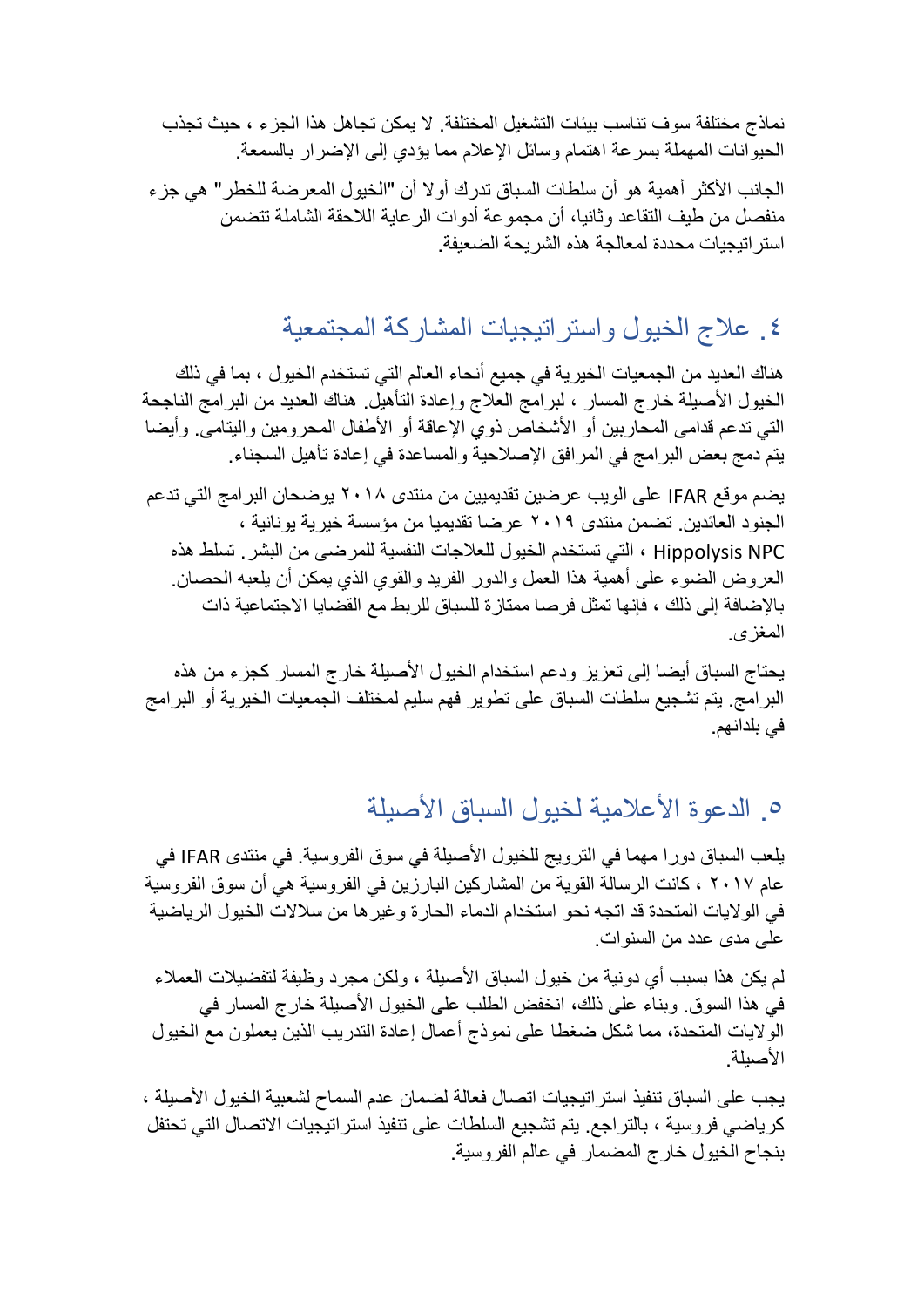الرعاية على كل مستوى لسلالة خيول السباق الأصبلة في الأحداث والنشاطات الفروسية مهمة أيضا. لدى Racing مصلحة أقوى في العمل على ضمان بقاء الساللة شائعة في جميع مساعي الفروسية من قفز الحواجز إلى البولو إلى سباق البرميل.

ويتعلق الجانب الثاني المهم من جوانب الدعوة بضمان أن يروي السباق قصة أنشطته في مجال الرعاية االجتماعية والتقاعد للمجتمع. ومع تطور القيم المجتمعية، يمكن بسهولة التالعب بالنقاش االجتماعي من قبل جماعات المصالح الخاصة. وبناء على ذلك، من المهم تخصيص الموارد لبناء سرد حول استراتيجيات الرعاية الالحقة المعمول بها في كل والية قضائية.

ينظم تقاعد خيول السباق في المملكة المتحدة ) RoR )مسيرات يوم السباق التي تعرض العديد من التخصصات التي ينجح فيها الخيول الأصبلة خارج المضمار في حياتهم المهنية الجديدة. يستفيد هذا النهج من الأحداث الحالية للسباقات ويساعد على تثقيف الجمهور فيما يتعلق بتنوع الساللة والتزام السباق الدائم بالحصان.

يجب أن يكون السباق أقوى مدافع عن الخيول األصيلة.

.6 الشبكات

وتوصف الاستراتيجية النهائية في مجموعة الأدوات بأنها "الربط الشبكي". تقدر IFAR أن هناك تنوعا هائال في مستوى النقاش االجتماعي عبر دول السباق. وبناء على ذلك، قد ال يكون لدى سلطات السباق بعد الرعاية الالحقة كأولوية على جدول أعمالها. ومع ذلك، يجب على السلطات أن تكون على دراية بالتحديات التي تواجهها بعض الدول وأن تبدأ في االعتراف بالنشاط كتهديد ناشئ.

العالم مترابط على مستوى غير مسبوق وقصة سلبية في بلد واحد لها تداعيات على صناعة السباقات العالمية. تتحمل دول السباق مسؤولية مشتركة لتشجيع أفضل الممارسات والعمل على تعزيز نتائج الرفاهية في جميع أنحاء سلسلة التوريد حيث تسافر خيولها.

يتم تشجيع المشاركة االستباقية مع االتحادات الوطنية للفروسية في كل بلد. عادة ما تكون هناك فرص لتبسيط الترتيبات اإلدارية لضمان انتقال الملكية بسالسة من السباق إلى الفروسية. كما يتم تشجيع السلطات على بناء عالقات مع الجمعيات الخيرية للخيول العاملة في واليتها القضائية.

يعد االنخراط مع شبكة IFAR أيضا تكتيكا مهما ، للتعلم من أفضل الممارسات والتفاعل مع المتخصصين في هذا المجال ذوي التفكير المماثل.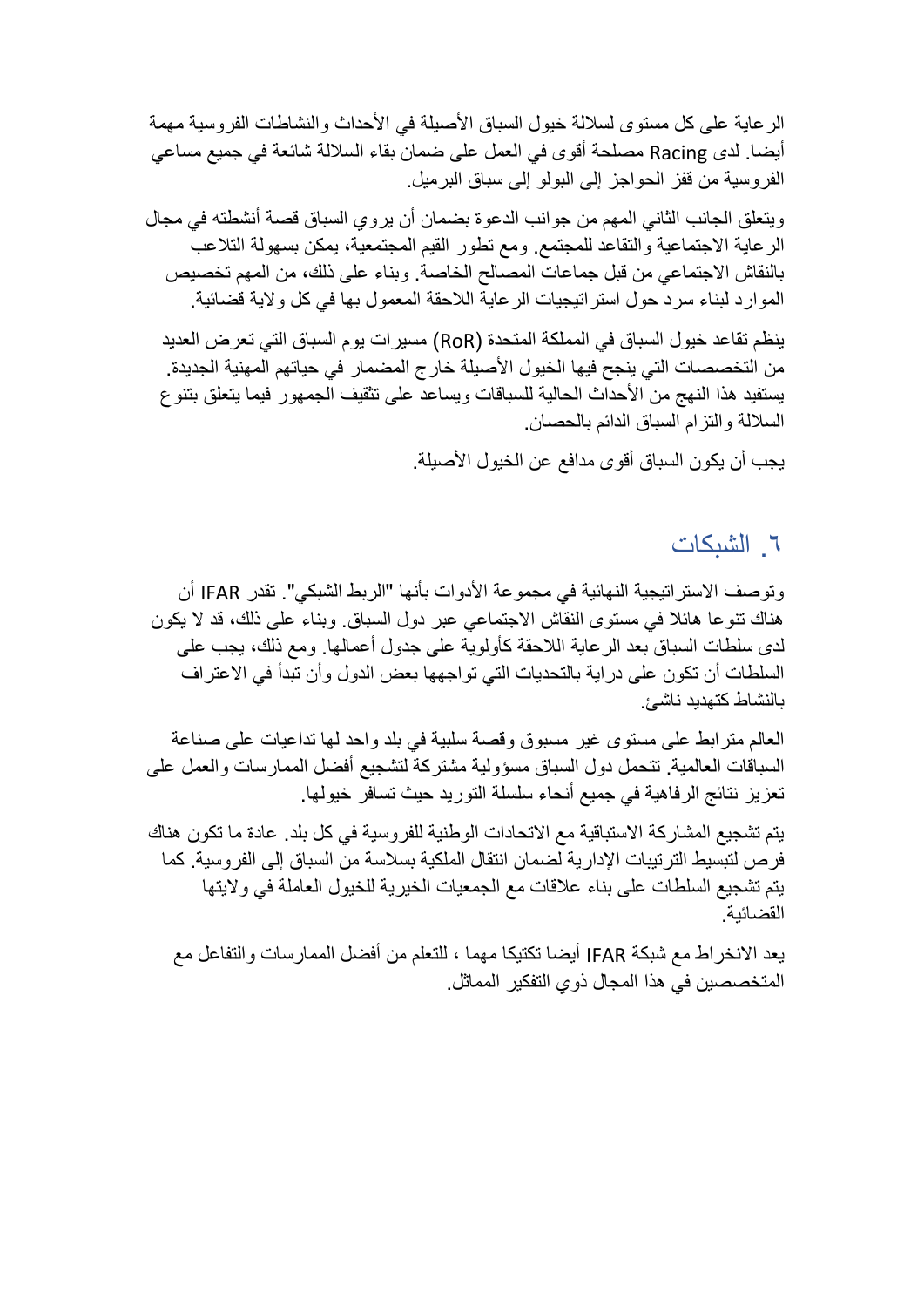### الخاتمة

من الأهمية بمكان إدراك أهمية قيام جميع دول السباق بدر اسة نهجها وتفكير ها فيما يتعلق بالرعاية الالحقة. تتعرض جميع الصناعات الحيوانية لضغوط إلثبات وتقديم اإلشراف المناسب على الجودة والتتبع من الوالدة إلى نهاية العمر. تتطور توقعات المجتمع، وفي حين أن االختصاص التنظيمي التقليدي للسباقات قد ال يمتد إلى تلك المطالب المجتمعية الجديدة، يجب على السباق فحص ممارساته والسعي إلى مطابقة تلك التوقعات بطريقة مناسبة.

تم تطوير مجموعة أدوات الرعاية الالحقة من قبل لجنة IFAR بعد عدة سنوات من مراجعة أفضل الاستر اتيجيات العالمية. تمثل الاستر اتيجيات الست نهجا عملية و فعالة من حيث التكلفة يمكن أن تشكل أساسا شامال ويمكن الدفاع عنه للرعاية الالحقة األصيلة.

ويعني العالم المترابط بشكل متزايد أن مخاطر السمعة مشتركة عبر الحدود الوطنية وأنه من مصلحة جميع دول السباق تشجيع جميع السلطات على تنفيذ استراتيجيات أفضل الممارسات.

الرعاية الالحقة غير قابلة للتفاوض وتتجاوز الدوافع التجارية والسمعة، فهي ببساطة الشيء الصحيح الذي يجب القيام به.

---------------------------------------------------

لمعرفة المزيد عن IFAR، تفضل بزيارة com.internationalracehorseaftercare أو registration@internationalracehorseaftercare.com اتصل

IFAR هو منتدى مستقل يعترف باالختالفات الجغرافية والصناعية بين دول السباق وهو مصمم لتعزيز الرعاية اللاحقة للخيول الأصبلة في جميع أنحاء العالم. ومن خلال العمل مع الاتحاد الدولي لسلطات سباق الخيل، يتمثل هدف االتحاد الدولي للبحوث الزراعية في زيادة الوعي بأهمية رفاه الخيول األصيلة، وتحسين التعليم بشأن الرعاية مدى الحياة، والمساعدة في زيادة الطلب على خيول السباق السابقة في رياضات الفروسية الأخرى.

نبذة عن المؤلف

الدكتور إليوت فوربس هو عضو مؤسس في اللجنة التوجيهية ل IFAR ويواصل العمل في اللجنة. وهو يشغل حاليا منصب الرئيس التنفيذي لشركة Ltd AniMark، وهي شركة معايير متخصصة في صياغة ومراقبة معايير رعاية الحيوان وتتبع الثروة الحيوانية.

وقد شغل سابقا منصب الرئيس التنفيذي لشركة Queensland Racing، والرئيس التنفيذي لشركة Tasracing، وكان المضيف البيطري لهيئة اإلمارات للسباقات. كما عمل كجراح بيطري للخيول في المملكة المتحدة وماكاو وقطر وأستراليا. وبصفته مديرا ل Racing (RA (Australia ، شغل منصب الرئيس االفتتاحي للجنة تقاعد خيول السباق في RA.